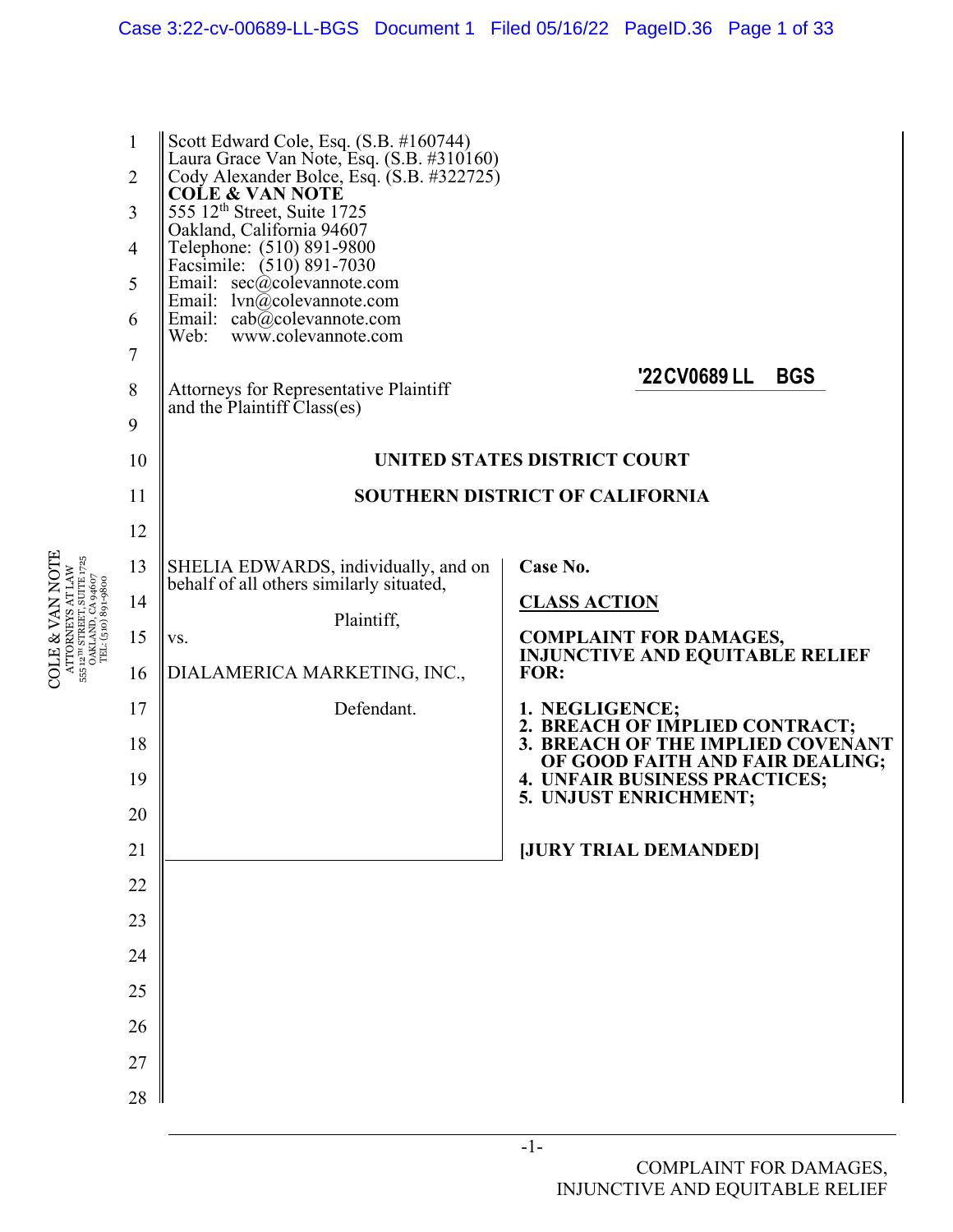1 Representative Plaintiff alleges as follows:

2

4

5

6

7

8

9

11

3

#### **INTRODUCTION**

10 12 13 14 1. Representative Shelia Edwards ("Edwards" or "Representative Plaintiff") brings this class action against Defendant DialAmerica Marketing, Inc. ("DialAmerica" or "Defendant") for its failure to properly secure and safeguard Representative Plaintiff's and Class Members' personally identifiable information stored within Defendant's information network, including, without limitation, their full names, addresses, Social Security numbers, employer assigned identification numbers, and financial account information (these types of information, *inter alia*, being hereafter referred to, collectively, as "personally identifiable information" or "PII"),<sup>1</sup> and to properly secure and safeguard Representative Plaintiff's and Class Members' PII and financial information stored within Defendant's information network.

15 16 17 18 19 20 21 2. With this action, Representative Plaintiff seeks to hold Defendant responsible for the harms it caused and will continue to cause Representative Plaintiff and the countless other similarly situated persons in the massive and preventable cyberattack that occurred between February 2, 2021 and July 9, 2021, by which cybercriminals infiltrated Defendant's inadequately protected network servers and accessed highly sensitive PII and financial information which was being kept unprotected (the "Data Breach").

- 22
- 24

23

25 26 27 28 <sup>1</sup> Personally identifiable information ("PII") generally incorporates information that can be used to distinguish or trace an individual's identity, either alone or when combined with other personal or identifying inform At a minimum, it includes all information that on its face expressly identifies an individual. PII also is generally defined to include certain identifiers that do not on their face name an individual, but that are considered to be particularly<br>sensitive and/or valuable if in the wrong hands (for example, Social Security<br>numbers, passport numbers, driver's license numbers, financial acco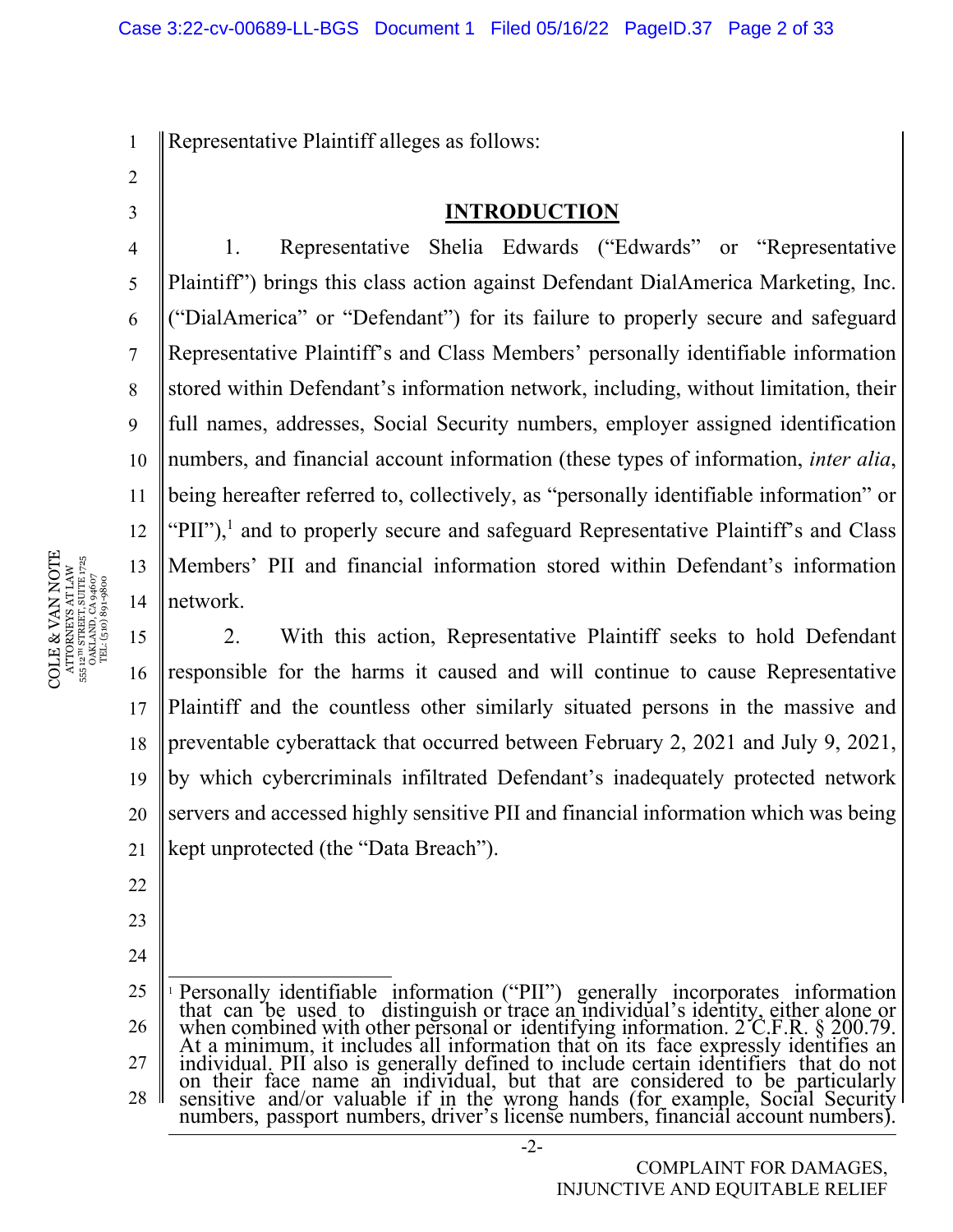3. Representative Plaintiff further seeks to hold Defendant responsible for not ensuring that the compromised PII was maintained in a manner consistent with industry and other relevant standards.

10 4. While Defendant says unauthorized access to its network occurred as early as July 4, 2021, it did not even begin notifying victims until April 2022—over year after the breach initially occurred. It did not immediately report the security incident to Representative Plaintiff or Class Members. Indeed, Representative Plaintiff and Class Members were wholly unaware of the Data Breach until they received letter(s) from Defendant informing them of it. Representative Plaintiff's letter is dated April 6, 2022.

11 12 5. Defendant acquired, collected and stored Representative Plaintiff's and Class Members' PII and/or financial information.

13 14 15 16 17 6. Therefore, at all relevant times, Defendant knew, or should have known, that Representative Plaintiff and Class Members would use Defendant's networks to store and/or share sensitive data, including highly confidential PII, because Defendant required that they provide this information to receive their products/services.

18 19 20 21 7. By obtaining, collecting, using, and deriving a benefit from Representative Plaintiff's and Class Members' PII, Defendant assumed legal and equitable duties to those individuals. These duties arise from state and federal statutes and regulations as well as common law principles.

22 23 24 25 26 27 28 8. Defendant disregarded the rights of Representative Plaintiff and Class Members by intentionally, willfully, recklessly, or negligently failing to take and implement adequate and reasonable measures to ensure that Representative Plaintiff's and Class Members' PII was safeguarded, failing to take available steps to prevent an unauthorized disclosure of data, and failing to follow applicable, required, and appropriate protocols, policies, and procedures regarding the encryption of data, even for internal use. As a result, the PII of Representative

1

2

3

4

5

6

7

8

9

COMPLAINT FOR DAMAGES, INJUNCTIVE AND EQUITABLE RELIEF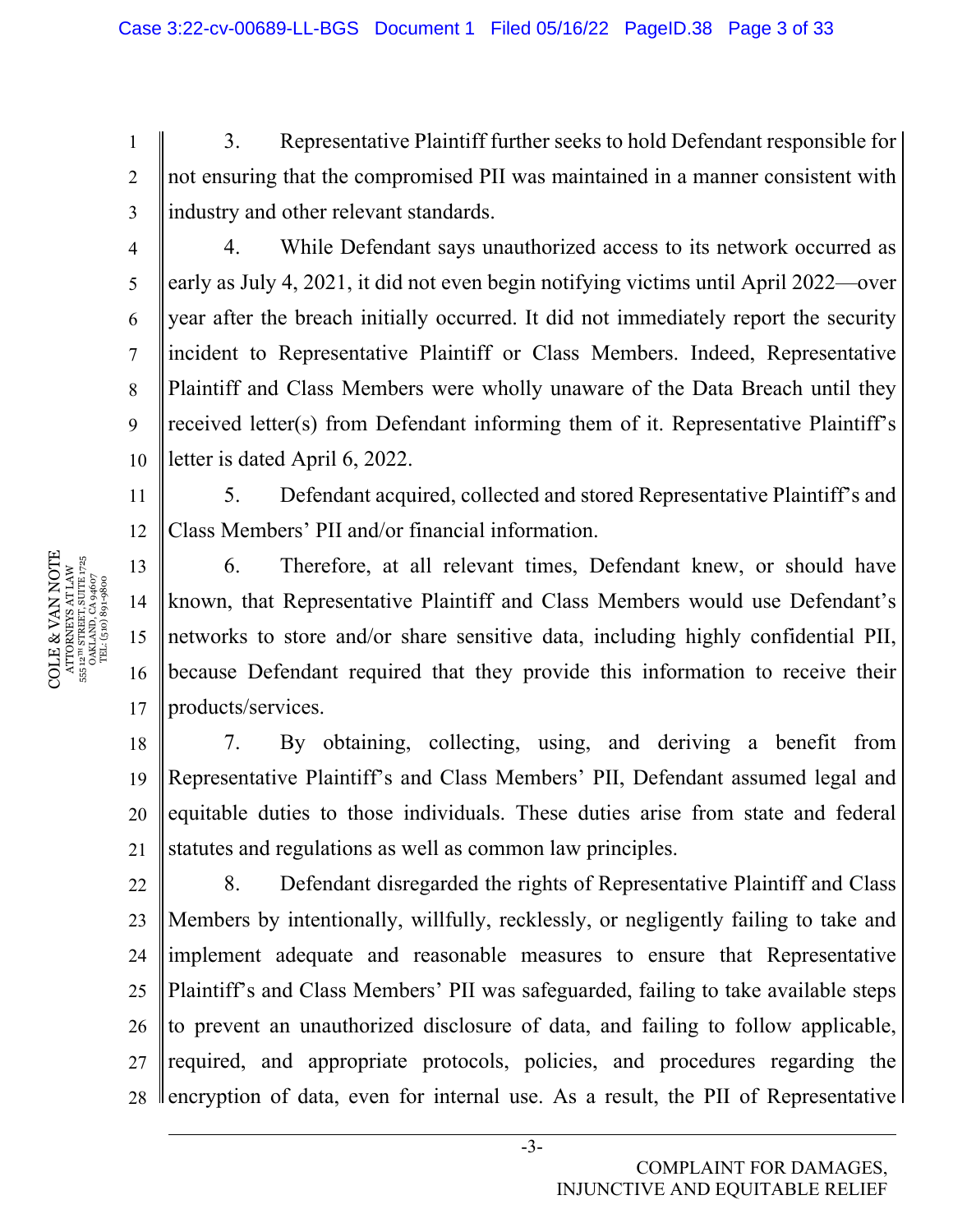1 2 3 4 5 6 Plaintiff and Class Members was compromised through disclosure to an unknown and unauthorized third-party—an undoubtedly nefarious third-party that seeks to profit off this disclosure by defrauding Representative Plaintiff and Class Members in the future. Representative Plaintiff and Class Members have a continuing interest in ensuring that their information is and remains safe, and they are entitled to injunctive and other equitable relief.

## **JURISDICTION AND VENUE**

9. Jurisdiction is proper in this Court under 28 U.S.C. §1332 (diversity jurisdiction). Specifically, this Court has subject matter and diversity jurisdiction over this action under 28 U.S.C. § 1332(d) because this is a class action where the amount in controversy exceeds the sum or value of \$5 million, exclusive of interest and costs, there are more than 100 members in the proposed class, and at least one other Class Member is a citizen of a state different from Defendant.

16 10. Supplemental jurisdiction to adjudicate issues pertaining to California state law is proper in this Court under 28 U.S.C. §1367.

17 18 19 20 21 22 23 11. Defendant routinely conducts business in California, has sufficient minimum contacts in California, and has intentionally availed itself of this jurisdiction by marketing, providing, and selling products/services, and by accepting and processing payments for those products/services within California. Defendant employed Representative Plaintiff in this judicial district. During all relevant times, Representative Plaintiff has been domiciled in this district and she provided the information accessed in the Data Breach to Defendant in this district.

24 25 26 12. Venue is proper in this Court under 28 U.S.C. § 1391 because the events that gave rise to Representative Plaintiff's claims took place within the Southern District of California, and Defendant does business in this judicial district.

COLE & VAN NOTE  $\begin{array}{c} {\text{ATTORNERS AT LAW}} \\ 55\,\,12^{78}\,\, \text{STRERT, SUTER}\,\, 1725 \\ \text{OAKLAND, CA 94607} \\ \text{TEL: (510)}\,\,891\text{-}9800 \end{array}$ **COLE & VAN NOTE** 555 12TH STREET, SUITE 1725 ATTORNEYS AT LAW OAKLAND, CA 94607 TEL: (510) 891-9800

7

8

9

10

11

12

13

14

15

27

28

COMPLAINT FOR DAMAGES, INJUNCTIVE AND EQUITABLE RELIEF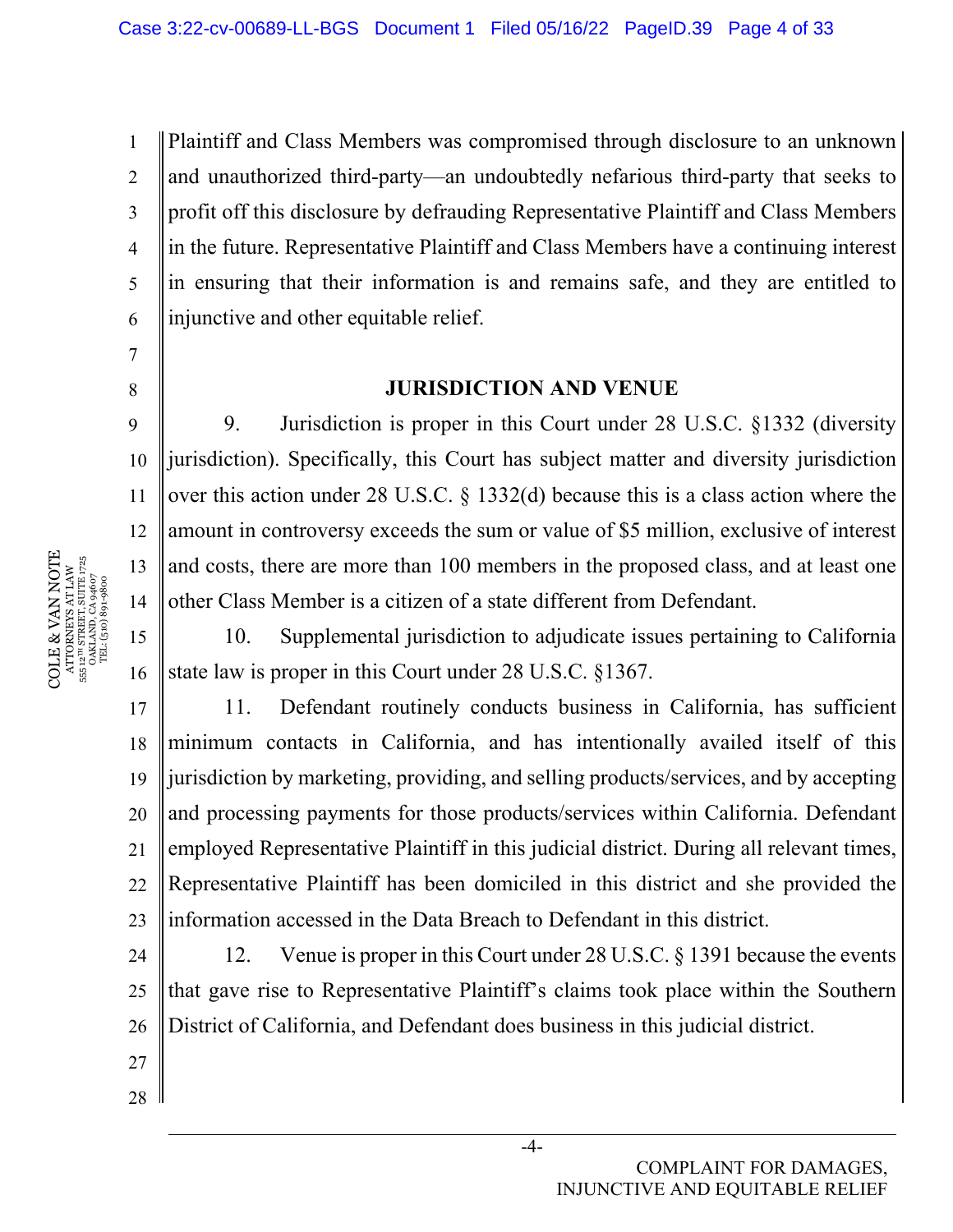1 2 3 4 5 6 7 8 9 10 11 12 13 14 15 16 17 18 19 20 **PLAINTIFF**  13. Representative Plaintiff is an adult individual and, at all relevant times herein, a resident of the State of California. Representative Plaintiff is a victim of the Data Breach. 14. Prior to the Data Breach, Representative Plaintiff was employed by Defendant. 15. Defendant collected PII and financial information from Representative Plaintiff. As a result, Representative Plaintiff's information was among the data accessed by an unauthorized third-party in the Data Breach. 16. At all times herein relevant, Representative Plaintiff is and was a member of the Classes. 17. Representative Plaintiff provided Defendant with highly sensitive personal and financial information. 18. Representative Plaintiff's PII was exposed in the Data Breach because Defendant stored and/or shared Representative Plaintiff's PII and financial information. Representative Plaintiff's PII and financial information was within the possession and control of Defendant at the time of the Data Breach. 19. Representative Plaintiff received a letter from Defendant, dated April 6, 2022, informing Representative Plaintiff that her PII and/or financial information was involved in the Data Breach (the "Notice"). The Notice explained that

21 22 23 24 25 26 Defendant detected unusual activity on its network and took steps to secure the systems, but not until an unauthorized third-party gained access to Defendant's network and accessed Representative Plaintiff's PII and financial information stored thereon. Defendant claims to have detected and determined the breach itself took place between February 2, 2021 and July 9, 2021. Defendant did not inform Representative Plaintiff prior to the Notice dated April 6, 2022.

27 28 20. Representative Plaintiff has already spent and will continue to spend If time dealing with the consequences of the Data Breach. This includes, without

-5-

COLE & VAN NOTE VLLI & VEN INVILI<br>ATTORNEYS AT LAW<br>55 L<sup>2H</sup> STREET, SUITE 1725<br>OAKLAND, CA 94607<br>OAKLAND, CA 94607 COLE & VAN NOTE 555 12TH STREET, SUITE 1725 ATTORNEYS AT LAW OAKLAND, CA 94607 TEL: (510) 891-9800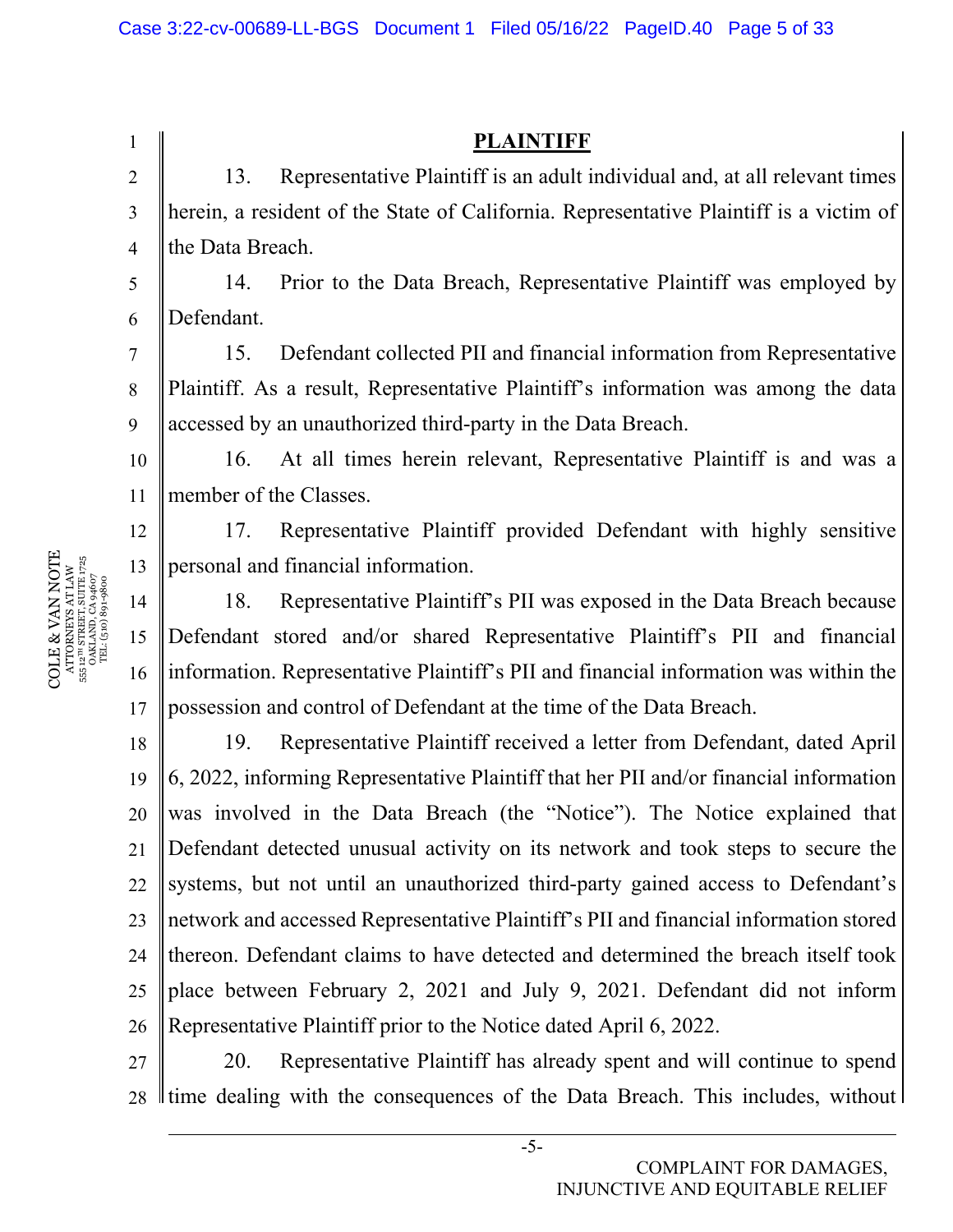1 2 3 4 5 limitation, time spent verifying the legitimacy and impact of the Data Breach, exploring credit monitoring and identity theft insurance options, self-monitoring various accounts, and seeking legal counsel regarding options for remedying and/or mitigating the effects of the Data Breach. This time has been lost forever and cannot be recaptured.

21. Representative Plaintiff suffered actual injury in the form of damages to and diminution in the value of Representative Plaintiff's PII—a form of intangible property that Representative Plaintiff entrusted to Defendant which was compromised in and as a result of the Data Breach.

10 22. Representative Plaintiff suffered lost time, annoyance, interference, and inconvenience as a result of the Data Breach and has anxiety and increased concerns for the loss of privacy, as well as anxiety over the impact of cybercriminals accessing and using sensitive PII and/or financial information.

14 15 16 17 18 23. Representative Plaintiff has suffered imminent and impending injury arising from the substantially increased risk of fraud, identity theft, and misuse resulting from Representative Plaintiff's PII and financial information, in combination with Representative Plaintiff's name, being placed in the hands of unauthorized third parties.

19 20 21 24. Representative Plaintiff has a continuing interest in ensuring that the PII and financial information, which, upon information and belief, remains backed up in Defendant's possession, is protected and safeguarded from future breaches.

## **DEFENDANT**

24 25 26 25. Defendant DialAmerica Marketing, Inc. is a Delaware corporation with a principal place of business located at 960 Macarthur Boulevard Mahwah, New Jersey 07430.

27 28 26. Defendant provides call center outsourcing services across the United States.

COLE & VAN NOTE  $\begin{array}{c} {\text{ATTORNEXS AT LAW}}\\ 55\text{ L}^{2\text{H}}\text{ STRERT, SUTE 1725} \\ \text{OAKLAND, CA 94607}\\ \text{TEL: (510) 891-9800}\end{array}$ COLE & VAN NOTE 555 12TH STREET, SUITE 1725 ATTORNEYS AT LAW OAKLAND, CA 94607 TEL: (510) 891-9800

6

7

8

9

11

12

13

22

23

-6-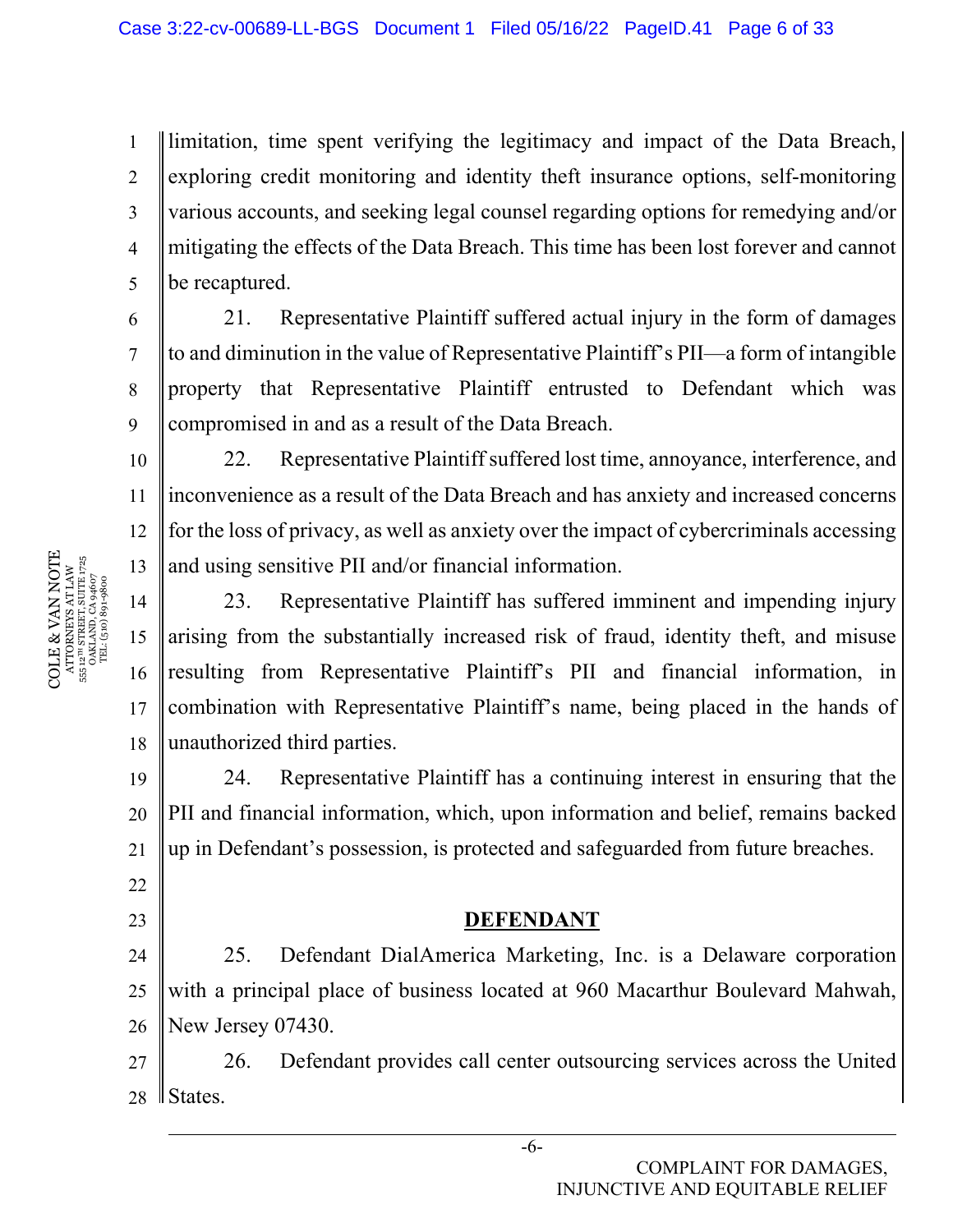1 2 3 4 5 6 27. The true names and capacities of persons or entities, whether individual, corporate, associate, or otherwise, who may be responsible for some of the claims alleged here are currently unknown to Representative Plaintiff. Representative Plaintiff will seek leave of court to amend this Complaint to reflect the true names and capacities of such other responsible parties when their identities become known.

7

8

9

13

14

15

16

17

18

19

## **CLASS ACTION ALLEGATIONS**

10 11 12 28. Representative Plaintiff brings this action pursuant to the provisions of Rules 23(a), (b)(2), and (b)(3) of the Federal Rules of Civil Procedure, on behalf of Representative Plaintiff and the following classes/subclass(es) (collectively, the "Classes"):

#### **Nationwide Class:**

"All individuals within the United States of America whose PII and/or financial information was exposed to unauthorized third parties as a result of the data breach that occurred between approximately February 2, 2021 and July 9, 2021."

## **California Subclass:**

"All individuals within the State of California whose PII and/or financial information was exposed to unauthorized third parties as a result of the data breach that occurred between approximately February 2, 2021 and July 9, 2021."

20 21 22 23 24 25 26 27 29. Excluded from the Classes are the following individuals and/or entities: (a) Defendant and Defendant's parents, subsidiaries, affiliates, officers and directors, and any entity in which Defendant has a controlling interest; (b) all individuals who make a timely election to be excluded from this proceeding using the correct protocol for opting out; (c) any and all federal, state or local governments, including but not limited to its departments, agencies, divisions, bureaus, boards, sections, groups, counsels, and/or subdivisions; and (d) all judges assigned to hear any aspect of this litigation, as well as their immediate family members.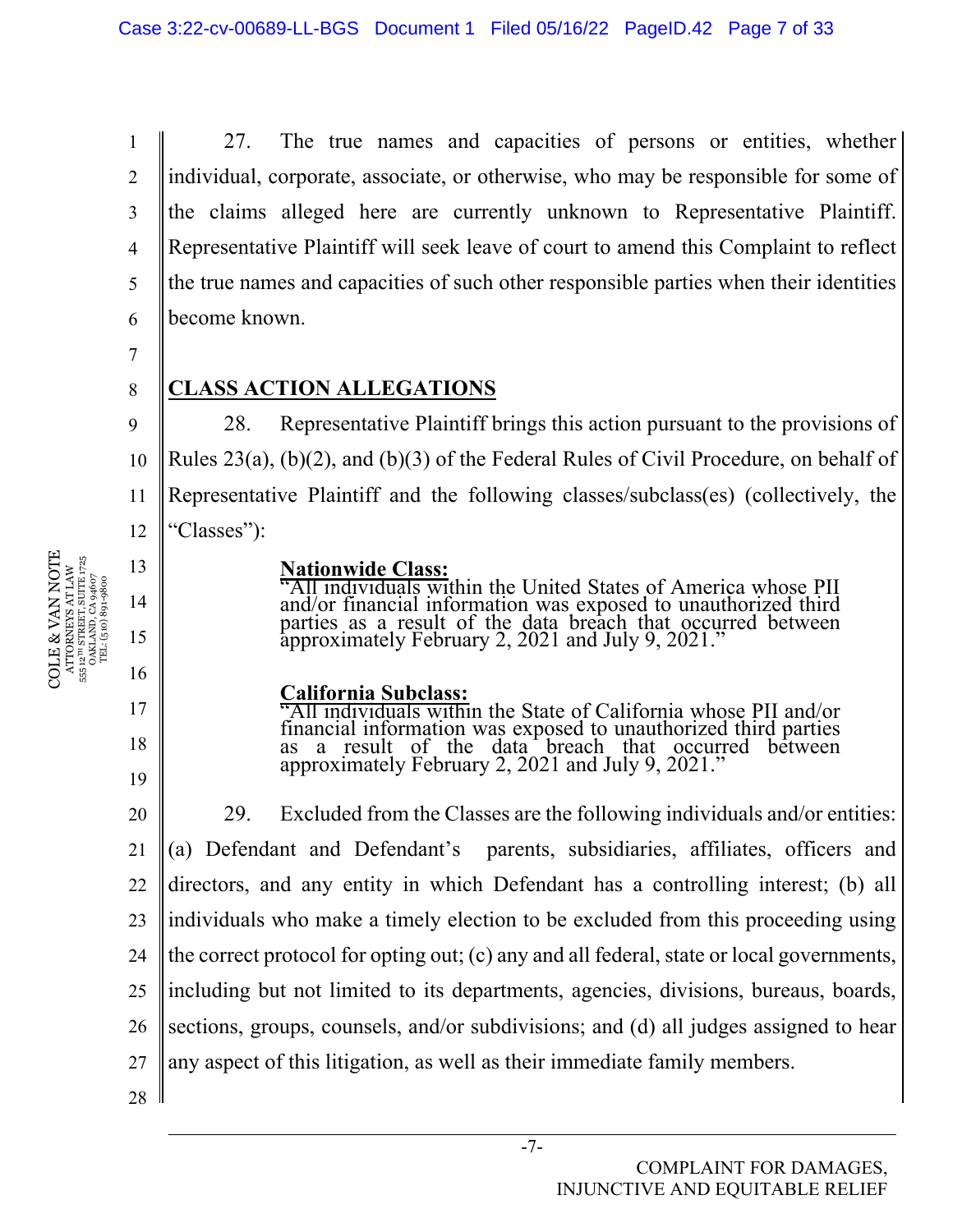1 2 3 4 5 6 30. Representative Plaintiff reserves the right to request additional subclasses be added, as necessary, based on the types of PII and financial information that were compromised and/or the nature of certain Class Members' relationship(s) to the Defendant. At present, collectively, Class Members include, *inter alia*, all persons within the United States whose data was accessed in the Data Breach.

31. Representative Plaintiff reserves the right to amend the above definition in subsequent pleadings and/or motions for class certification.

9 10 11 12 32. This action has been brought and may properly be maintained as a class action under Federal Rule of Civil Procedure Rule 23 because there is a well-defined community of interest in the litigation and membership in the proposed classes is easily ascertainable.

- a. Numerosity: A class action is the only available method for the fair and efficient adjudication of this controversy. The members members is impractical, if not impossible. Representative Plaintiff is informed and believes and, on that basis alleges, that the total number of Class Members is in the hundreds of thousands of individuals. Membership in the Classes will be determined by analysis of Defendant's records.
- b. Commonality: Representative Plaintiff and the Class Members share a community of interests in that there are numerous over any questions and issues solely affecting individual members, including, but not necessarily limited to:

1) Whether Defendant had a legal duty to Representative Plaintiff and the Classes to exercise due care in collecting, storing, using, and/or safeguarding their PII;

2) Whether Defendant knew, or should have known, of the susceptibility of its data security systems to a data breach;

3) Whether Defendant's security procedures and practices to protect its systems were reasonable in light of the measures recommended by data security experts;

4) Whether Defendant's failure to implement adequate data<br>security measures allowed the Data Breach to occur;<br>5) Whether Defendant failed to comply with its own policies<br>and applicable laws, regulations, and industry stand

7

8

13

14

15

16

17

18

19

20

21

22

23

24

25

26

27

28

COMPLAINT FOR DAMAGES, INJUNCTIVE AND EQUITABLE RELIEF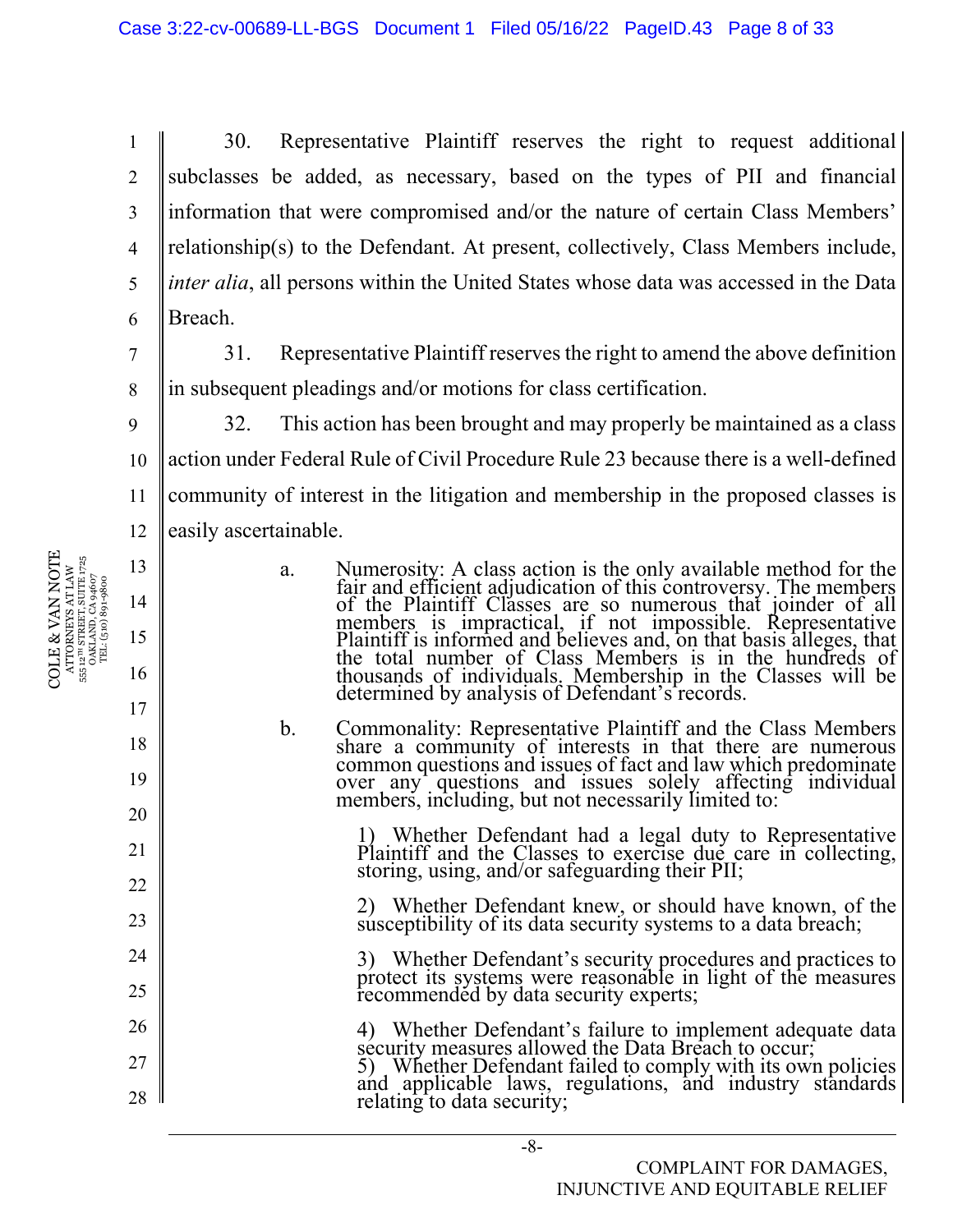6) Whether Defendant adequately, promptly, and accurately informed Representative Plaintiff and Class Members that their PII had been compromised; 7) How and when Defendant actually learned of the Data Breach; 8) Whether Defendant's conduct, including its failure to act, resulted in or was the proximate cause of the breach of its systems, resulting in the loss of the PII of Representative Plaintiff and Class Members; 9) Whether Defendant adequately addressed and fixed the vulnerabilities which permitted the Data Breach to occur; 10) Whether Defendant engaged in unfair, unlawful, or deceptive practices by failing to safeguard the PII of Representative Plaintiff and Class Members; 11) Whether Representative Plaintiff and Class Members are injunctive, corrective and/or declaratory relief and/or an accounting is/are appropriate as a result of Defendant's wrongful conduct; 12) Whether Representative Plaintiff and Class Members are entitled to restitution as a result of Defendant's wrongful conduct. c. Typicality: Representative Plaintiff's claims are typical of the claims of the Plaintiff Classes. Representative Plaintiff and all members of the Plaintiff Classes sustained damages arising out of and caused by Defendant's common course of conduct in violation of law, as alleged herein. The same event and conduct that gave rise to Representative Plaintiff's claims are identical to those that give rise to the claims of every Class Member because<br>Representative Plaintiff and Class Members' Stored Data was<br>compromised in the same way by the same conduct of Defendant. Representative Plaintiff and Class Members face identical threats resulting from the resetting of their hard drives and/or access by cybercriminals to the Stored Data maintained thereon. d. Adequacy of Representation: Representative Plaintiff in this class action is an adequate representative of each of the Plaintiff Classes in that Representative Plaintiff has the same interest in the litigation of this case as the Class Members, is committed to vigorous prosecution of this case, and has retained competent counsel who are experienced in conducting litigation of this nature. Representative Plaintiff is not subject to any individual defenses unique from those conceivably applicable to other Class<br>Members or the Classes in their entirety. Representative Plaintiff anticipates no management difficulties in this litigation.<br>Representative Plaintiff and its counsel will fairly and adequately<br>protect the interests of all Class Members.

1

2

3

4

5

6

7

8

9

10

11

12

13

14

15

16

17

18

19

20

21

22

23

24

25

26

27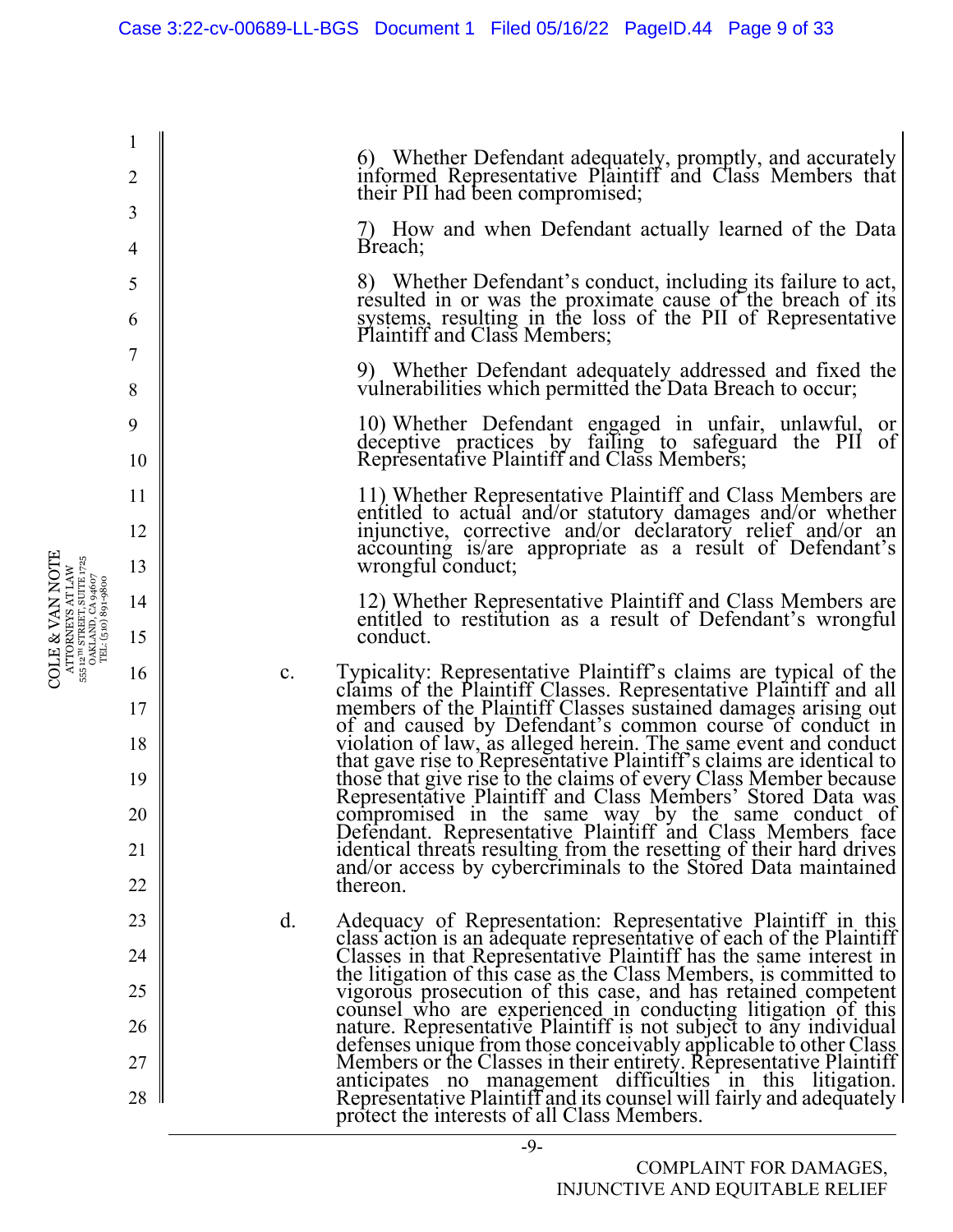COLE & VAN NOTE COLE & VAN NOTE  $\begin{array}{c} \text{ATTORNRYS AT LAW} \\ \text{555 }\text{12}^{\text{m}} \text{ STRERT, SUTE } \text{1725} \\ \text{0AKLAND, C49 } \text{4607} \\ \text{TEL: (510)} \text{891-9800} \end{array}$ 555 12TH STREET, SUITE 1725 13 ATTORNEYS AT LAW OAKLAND, CA 94607 TEL: (510) 891-9800 14 15

1

2

3

4

5

6

7

8

9

10

11

12

e. Superiority of Class Action: The damages suffered by individual Class Members are significant but may be small relative to the enormous expense of individual litigation by each member. This makes, or may make it, imprac actions be brought or be required to be brought by each<br>individual member of the Plaintiff Classes, the resulting<br>multiplicity of lawsuits would cause undue hardship and expense<br>for the Court and the litigants. The prosecu actions would also create a risk of inconsistent rulings which might be dispositive of the interests of other Class Members who are not parties to the adjudications and/or may substantially impede their ability to adequately protect their interests.<br>Individualized litigation increases the delay and expense to all parties, and to the court system, presented by the complex legal<br>and factual issues of the case. By contrast, the class action device<br>presents far fewer management difficulties and provides benefits<br>of single adjudication,

33. Class certification is proper because the questions raised by this Complaint are of common or general interest affecting numerous persons, such that it is impracticable to bring all Class Members before the Court individually.

16 17 18 19 20 21 22 23 24 34. This class action is also appropriate for certification because Defendant has acted and/or has refused to act on grounds generally applicable to the Classes, thereby requiring the Court's imposition of uniform relief to ensure compatible standards of conduct toward Class Members and making final injunctive relief appropriate with respect to the Classes in their entireties. Defendant's policies challenged herein apply to and affect Class Members uniformly. Representative Plaintiff's challenge of these policies hinges on Defendant's conduct with respect to all Class Members, not on facts or law uniquely applicable to the Representative Plaintiff.

25 26 27 35. Unless a Class-wide injunction is issued, Defendant's violations may continue, and Defendant may continue to act unlawfully as set forth in this Complaint.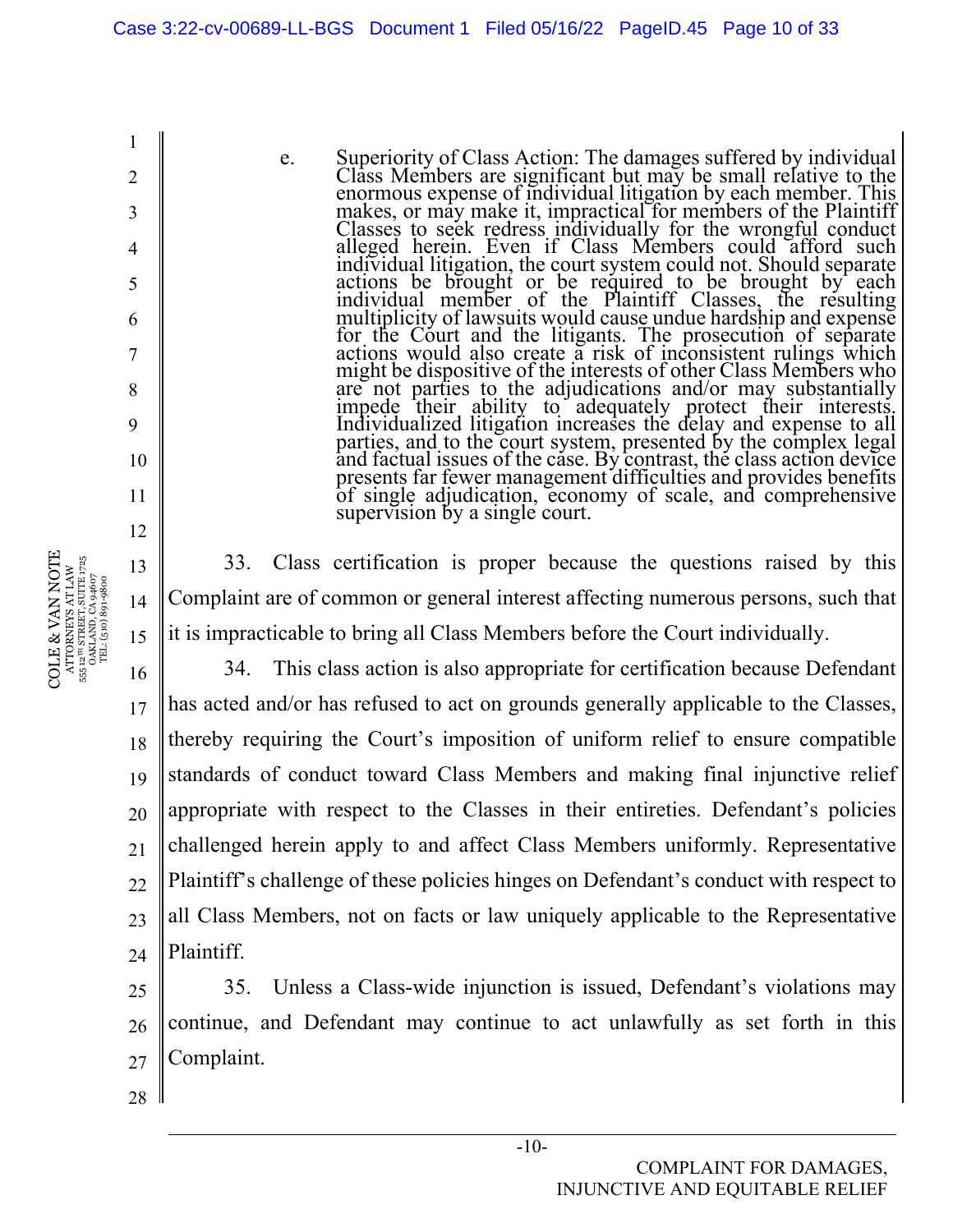#### 1 **COMMON FACTUAL ALLEGATIONS**

## **The Cyberattack**

2

3

4

5

6

7

8

9

11

12

13

14

15

36. In the course of the Data Breach, one or more unauthorized third parties accessed Class Members' sensitive data including, but not limited to, full names, addresses, employer assigned identification numbers, Social Security numbers, and financial account information. Representative Plaintiff was among the individuals whose information was accessed in the Data Breach.

10 37. According to the sample data breach notification Defendant provided to the California Attorney General's Office on April 21, 2022,<sup>2</sup> Defendant learned that its network was accessed by an unauthorized third-party on July 4, 2021.

38. Representative Plaintiff was provided this information upon receipt of the Notice, dated April 6, 2022. Representative Plaintiff was not aware of the Data Breach until receiving the Notice.

## **Defendant's Failed Response to the Breach**

16 17 18 19 20 39. Not until approximately nine months after it claims to have discovered the Data Breach did Defendant begin sending the Notice to persons whose PII and/or financial information Defendant confirmed was potentially compromised as a result of the Data Breach. The Notice provided basic details of the Data Breach and Defendant's recommended next steps.

21 22 23 24 40. Upon information and belief, the unauthorized third-party cybercriminals gained access to Representative Plaintiff's and Class Members' PII and financial information with the intent of misusing, marketing and selling said information.

25 26 27 41. Defendant had and continues to have obligations created by reasonable industry standards, common law, state statutory law, and its own assurances and

28 <sup>2</sup> https://oag.ca.gov/system/files/Dial%20America%20Sample%20Notice.pdf (last accessed May 11, 2022).

COLE & VAN NOTE  $\begin{array}{c} {\text{ATTORNEXS AT LAW}}\\ 55\,\,12^{78}\,\,87\,\text{REET, SUTIE}\,\,1725\\ \text{OAKLAND, CA 94607}\\ \text{TEL: (510)}\,\,891\text{-}9800 \end{array}$ COLE & VAN NOTE 555 12TH STREET, SUITE 1725 ATTORNEYS AT LAW OAKLAND, CA 94607 TEL: (510) 891-9800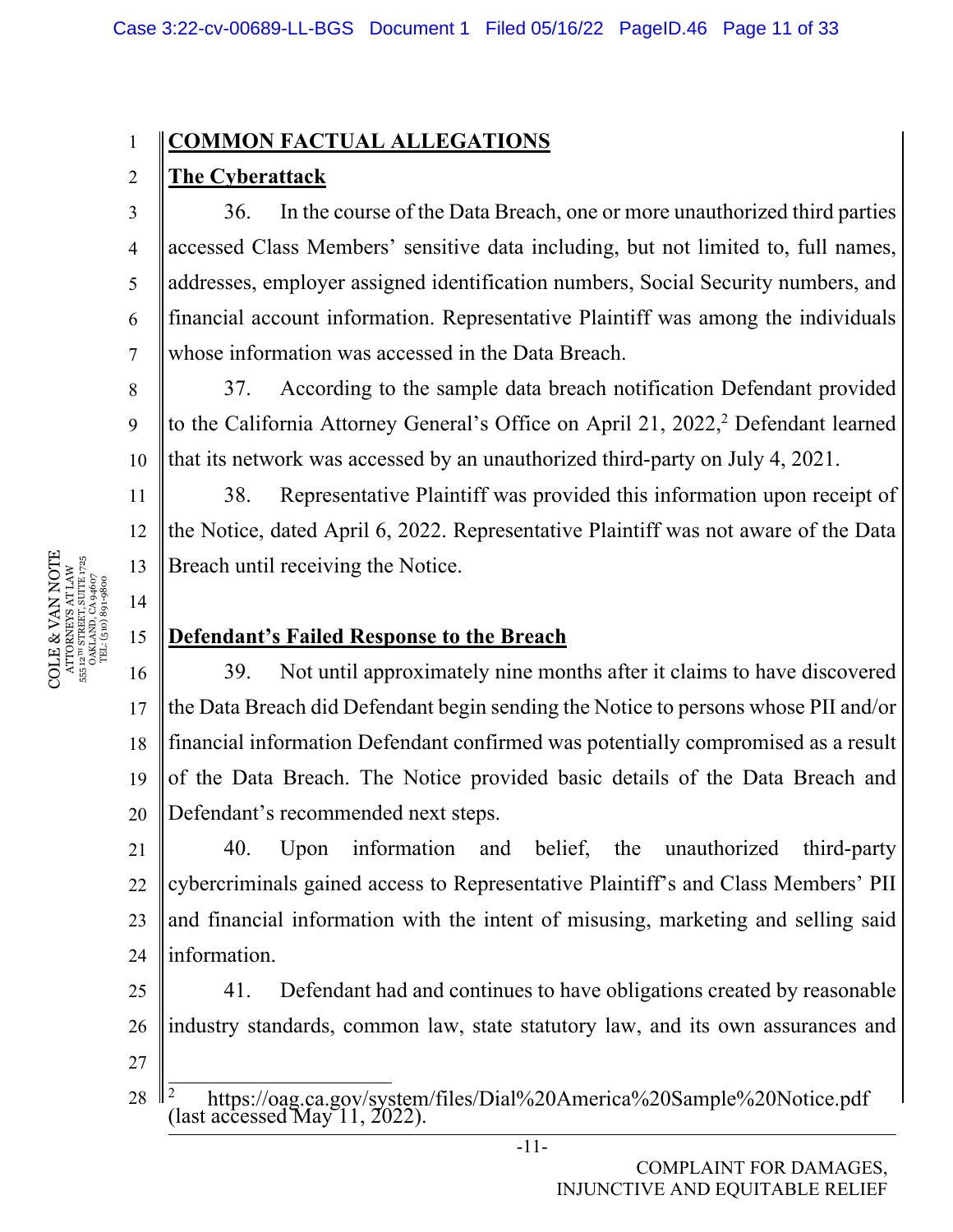1 2 representations to keep Representative Plaintiff's and Class Members' PII confidential and to protect such PII from unauthorized access.

42. Representative Plaintiff and Class Members were required to provide their PII and financial information to Defendant with the reasonable expectation and mutual understanding that Defendant would comply with its obligations to keep such information confidential and secure from unauthorized access.

10 11 12 13 43. Despite this, Representative Plaintiff and the Class Members remain, even today, in the dark regarding what particular data was stolen, the particular malware used, and what steps, if any, Defendant intends to take, to secure to secure their PII and financial information going forward. Representative Plaintiff and Class Members are left to speculate as to the full impact of the Data Breach and how exactly Defendant intends to enhance its information security systems and monitoring capabilities so as to prevent further breaches.

14 15 16 17 18 19 44. Representative Plaintiff's and Class Members' PII and financial information may end up for sale on the dark web, or simply fall into the hands of companies that will use the detailed PII and financial information for targeted marketing without the approval of Representative Plaintiff and/or Class Members. Either way, unauthorized individuals can now easily access the PII and/or financial information of Representative Plaintiff and Class Members.

20 21

3

4

5

6

7

8

9

## **Defendant Collected/Stored Class Members' PII and Financial Information**

22 23 24 45. Defendant acquired, collected, and stored and assured reasonable security over Representative Plaintiff's and Class Members' PII and financial information.

25 26 27 46. Defendant required that Representative Plaintiff and Class Members provide it with, *inter alia*, their full names, addresses, Social Security numbers, and financial account information.

28

COLE & VAN NOTE  $\begin{array}{l} {\bf ATIONRYSS~AT} \bot \ {\bf AN} \ \\ {\bf 55~L^{218}~S} \ {\bf RREIT,~SUTL~4725} \ \\ {\bf OAKLAND,~CA~9~4607} \ \\ {\bf TEL:~(510)~891-9800} \end{array}$ COLE & VAN NOTE 555 12TH STREET, SUITE 1725 ATTORNEYS AT LAW OAKLAND, CA 94607 TEL: (510) 891-9800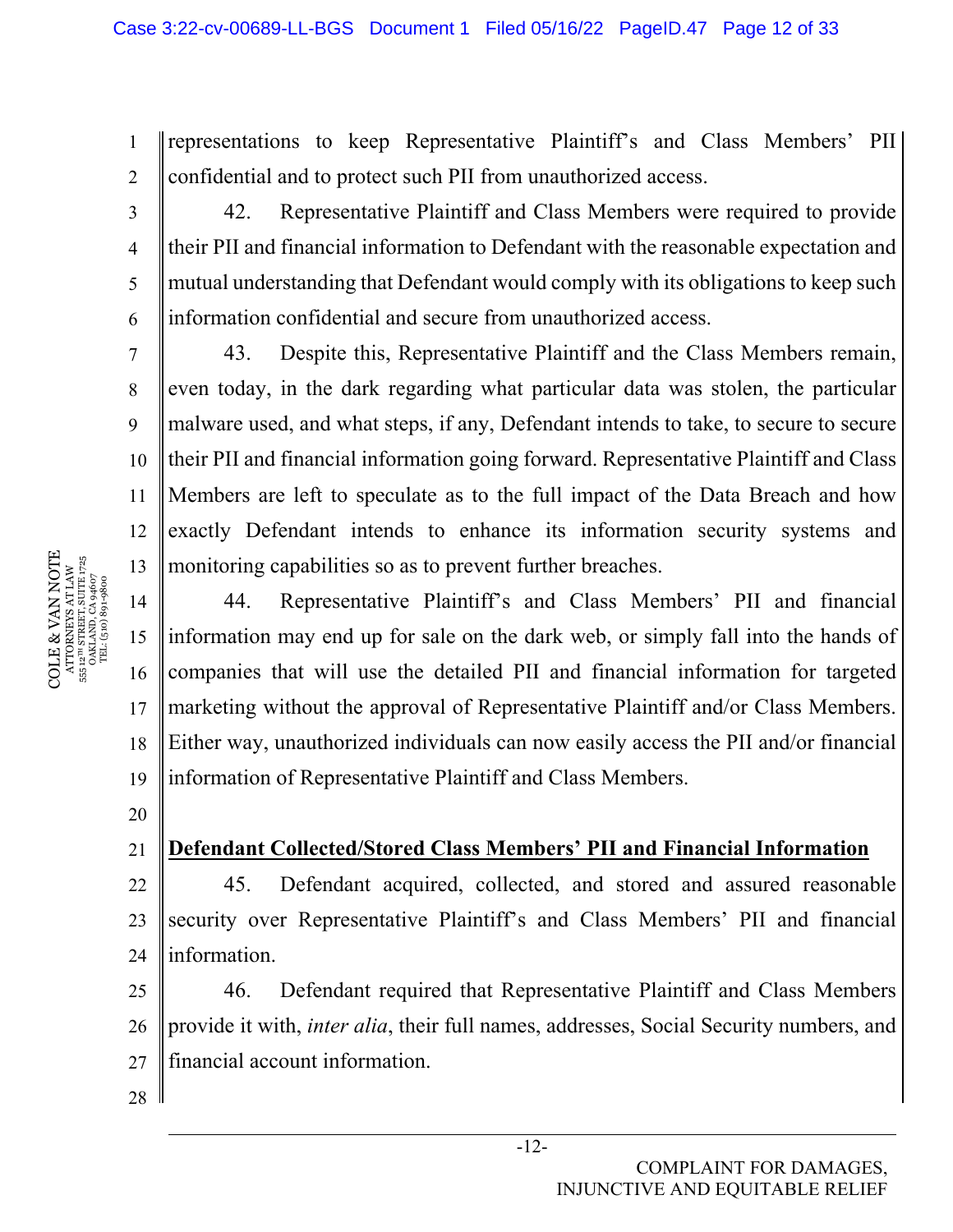47. By obtaining, collecting, and storing Representative Plaintiff's and Class Members' PII and financial information, Defendant assumed legal and equitable duties and knew, or should have known, that it was thereafter responsible for protecting Representative Plaintiff's and Class Members' PII and financial information from unauthorized disclosure.

10 11 48. Representative Plaintiff and Class Members have taken reasonable steps to maintain the confidentiality of their PII and financial information. Representative Plaintiff and Class Members relied on Defendant to keep their PII and financial information confidential and securely maintained, to use this information for business purposes only, and to make only authorized disclosures of this information.

49. Defendant could have prevented the Data Breach by properly securing and encrypting and/or more securely encrypting its servers generally, as well as Representative Plaintiff's and Class Members' PII and financial information.

50. Defendant's negligence in safeguarding Representative Plaintiff's and Class Members' PII and financial information is exacerbated by repeated warnings and alerts directed to protecting and securing sensitive data, as evidenced by the trending data breach attacks in recent years.

19 20 21 22 51. Due to the high-profile nature of many recent data breaches, Defendant was and/or certainly should have been on notice and aware of such attacks occurring and, therefore, should have assumed and adequately performed the duty of preparing for such an imminent attack.

23 24  $25$ 26 52. Yet, despite the prevalence of public announcements of data breach and data security compromises, Defendant failed to take appropriate steps to protect Representative Plaintiff's and Class Members' PII and financial information from being compromised.

-13-

- 27
- 28

COMPLAINT FOR DAMAGES, INJUNCTIVE AND EQUITABLE RELIEF

COLE & VAN NOTE  $\begin{array}{c} {\text{ATTORNEXS AT LAW}} \\ 55\,\,12^{78}\,\,87\,\text{REERT, SUTIE}\,\,1725 \\ \text{OAKLAND, CA 94607} \\ \text{TEL: (510)\,891-9800} \end{array}$ **COLE & VAN NOTE** 555 12TH STREET, SUITE 1725 ATTORNEYS AT LAW OAKLAND, CA 94607 TEL: (510) 891-9800

1

2

3

4

5

6

7

8

9

12

13

14

15

16

17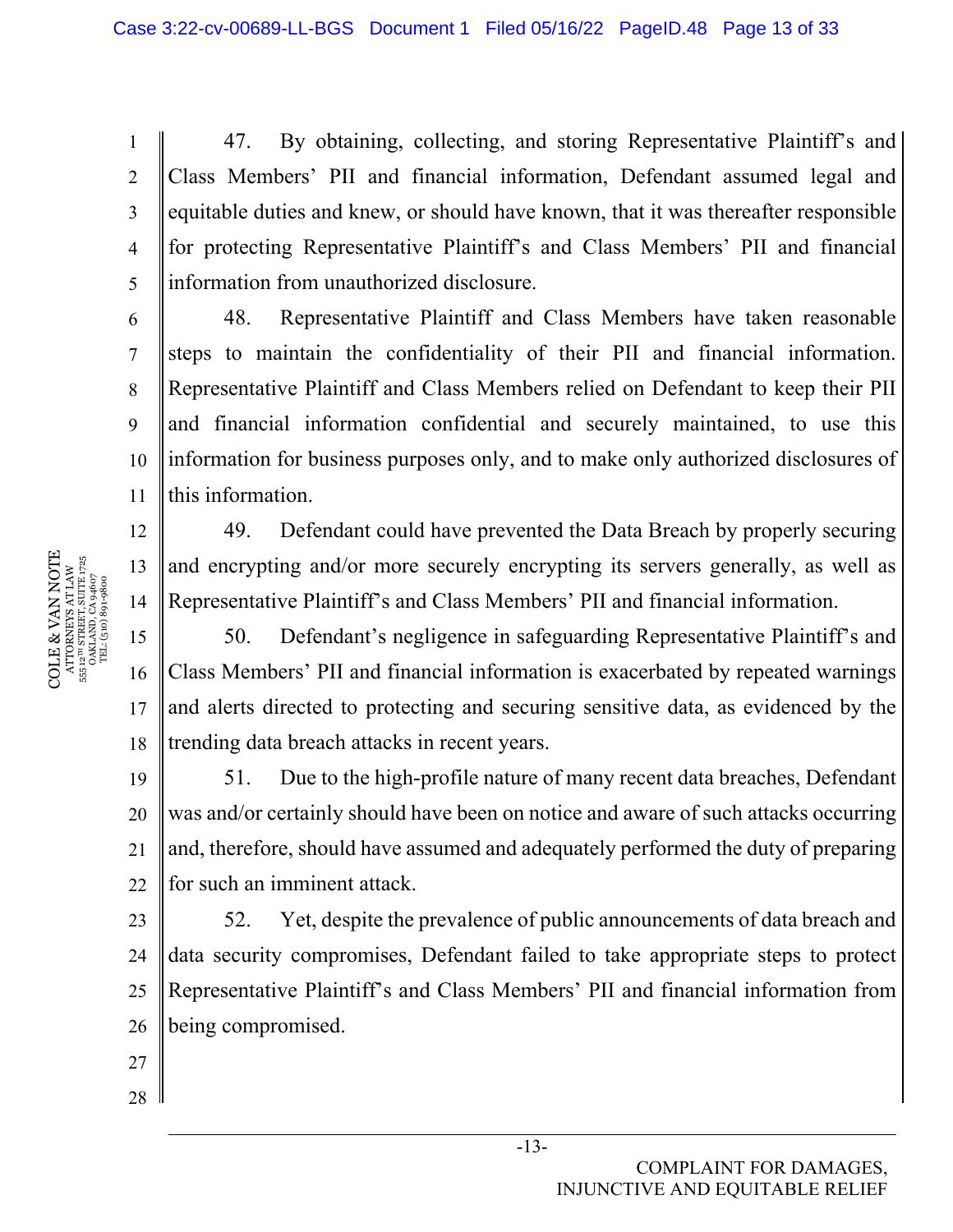#### **Defendant Had an Obligation to Protect the Stolen Information**

53. Defendant's failure to adequately secure Representative Plaintiff's and Class Members' sensitive data breaches duties it owed Representative Plaintiff and Class Members under statutory and common law. Representative Plaintiff and Class Members surrendered their highly sensitive personal data to Defendant under the implied condition that Defendant would keep it private and secure. Accordingly, Defendant also had an implied duty to safeguard their data, independent of any statute.

10 11 12 13 14 15 16 17 54. In addition to its obligations under federal and state laws, Defendant owed a duty to Representative Plaintiff and Class Members to exercise reasonable care in obtaining, retaining, securing, safeguarding, deleting, and protecting the PII and financial information in Defendant's possession from being compromised, lost, stolen, accessed, and misused by unauthorized persons. Defendant owed a duty to Representative Plaintiff and Class Members to provide reasonable security, including consistency with industry standards and requirements, and to ensure that its computer systems, networks, and protocols adequately protected the PII and financial information of Representative Plaintiff and Class Members.

18 19 20 21 55. Defendant owed a duty to Representative Plaintiff and Class Members to design, maintain, and test its computer systems, servers, and networks to ensure that the PII and financial information in its possession was adequately secured and protected.

22 23 24 25 56. Defendant owed a duty to Representative Plaintiff and Class Members to create and implement reasonable data security practices and procedures to protect the PII and financial information in its possession, including not sharing information with other entities who maintained sub-standard data security systems.

26 27 28 57. Defendant owed a duty to Representative Plaintiff and Class Members to implement processes that would detect a breach on its data security systems in a If timely manner.

COLE & VAN NOTE COLE & VAN NOTE 555 12TH STREET, SUITE 1725 ATTORNEYS AT LAW OAKLAND, CA 94607 TEL: (510) 891-9800

1

2

3

4

5

6

7

8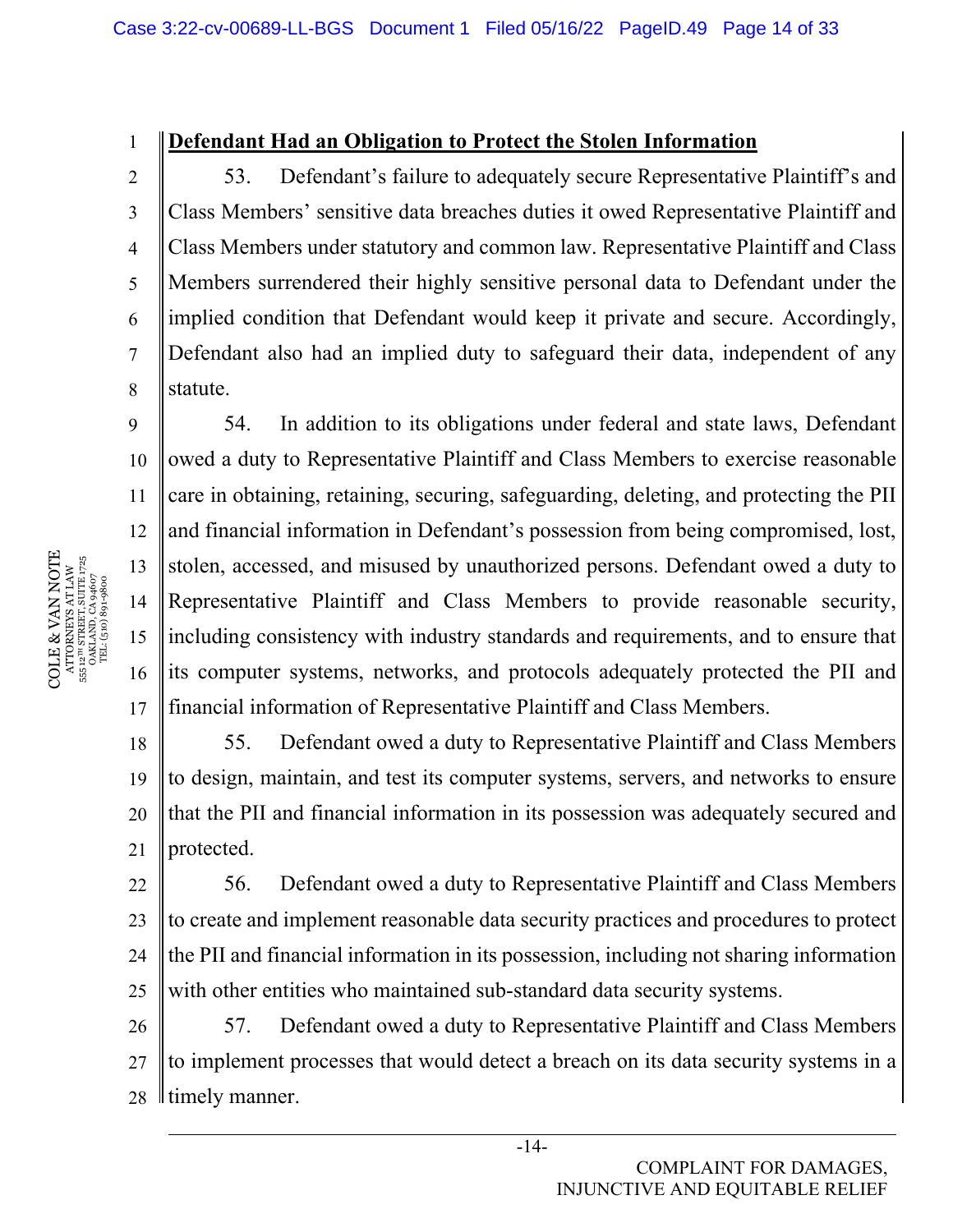58. Defendant owed a duty to Representative Plaintiff and Class Members to act upon data security warnings and alerts in a timely fashion.

2 3

4

5

6

7

8

9

11

12

13

14

15

16

1

59. Defendant owed a duty to Representative Plaintiff and Class Members to disclose if its computer systems and data security practices were inadequate to safeguard individuals' PII and/or financial information from theft because such an inadequacy would be a material fact in the decision to entrust this PII and/or financial information to Defendant.

10 60. Defendant owed a duty of care to Representative Plaintiff and Class Members because they were foreseeable and probable victims of any inadequate data security practices.

61. Defendant owed a duty to Representative Plaintiff and Class Members to encrypt and/or more reliably encrypt Representative Plaintiff's and Class Members' PII and financial information and monitor user behavior and activity in order to identify possible threats.

## **Value of the Relevant Sensitive Information**

17 18 19 20 21 22 23 24 62. The ramifications of Defendant's failure to keep secure Representative Plaintiff's and Class Members' PII and financial information are long lasting and severe. Once PII and financial information is stolen, fraudulent use of that information and damage to victims may continue for years. Indeed, the PII and/or financial information of Representative Plaintiff and Class Members was taken by hackers to engage in identity theft or to sell it to other criminals who will purchase the PII and/or financial information for that purpose. The fraudulent activity resulting from the Data Breach may not come to light for years.

25 26 27 28 63. These criminal activities have and will result in devastating financial and personal losses to Representative Plaintiff and Class Members. For example, it is believed that certain PII compromised in the 2017 Experian data breach was being I used, three years later, by identity thieves to apply for COVID-19-related benefits in

COLE & VAN NOTE  $\begin{array}{l} {\bf ATIONRIKS~AT1~AW} \\ {\bf 55.12^m~STREIT, SUT1~725} \\ {\bf OAKIAND, C494607} \\ {\bf TEL. (510)} {\bf 891}\mbox{-}9800 \end{array}$ COLE & VAN NOTE 555 12TH STREET, SUITE 1725 ATTORNEYS AT LAW OAKLAND, CA 94607 TEL: (510) 891-9800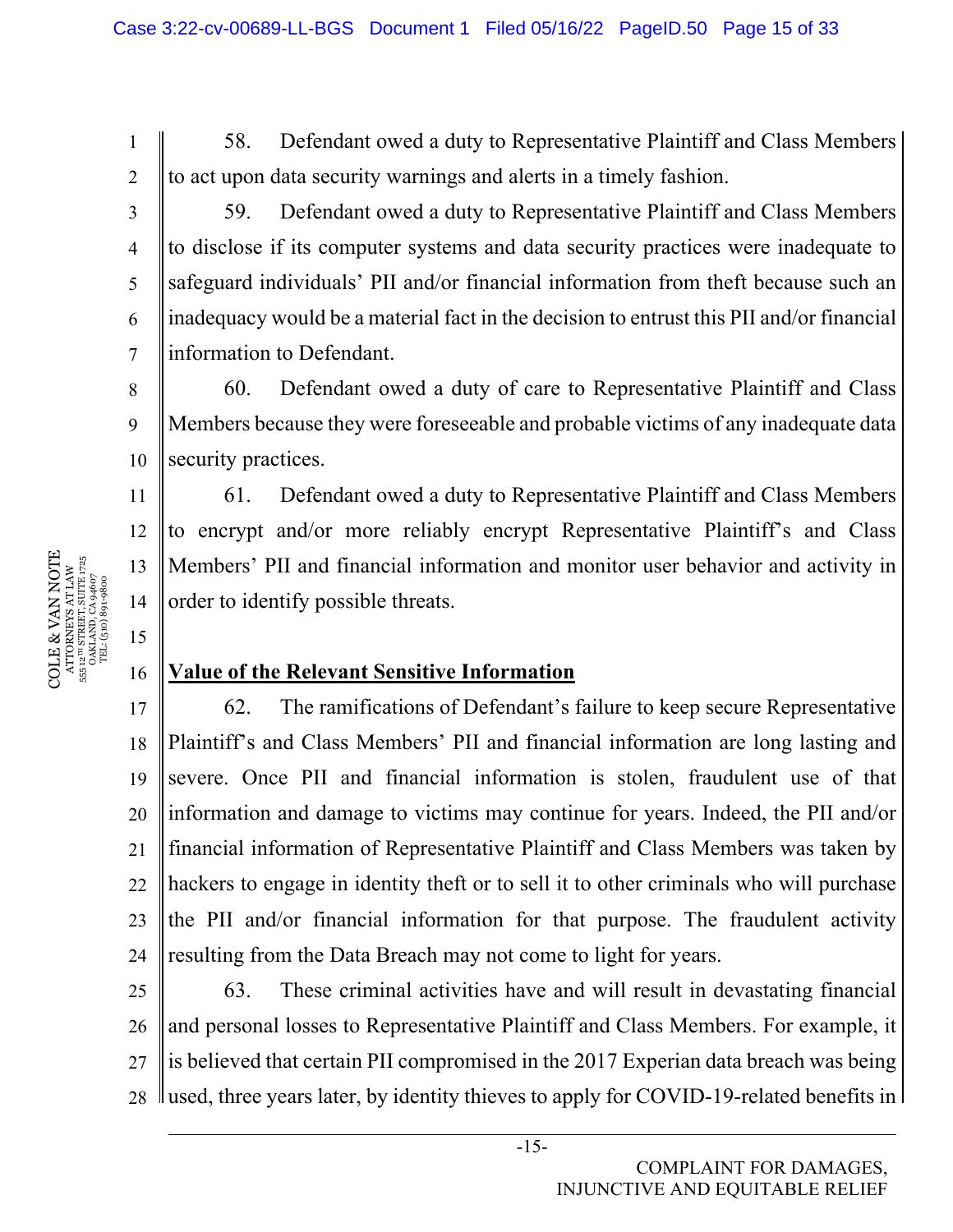1 2 3 the state of Oklahoma. Such fraud will be an omnipresent threat for Representative Plaintiff and Class Members for the rest of their lives. They will need to remain constantly vigilant.

10 64. The FTC defines identity theft as "a fraud committed or attempted using the identifying information of another person without authority." The FTC describes "identifying information" as "any name or number that may be used, alone or in conjunction with any other information, to identify a specific person," including, among other things, "[n]ame, Social Security number, date of birth, official State or government issued driver's license or identification number, alien registration number, government passport number, employer or taxpayer identification number."

11 12 13 14 15 16 17 65. Identity thieves can use PII and financial information, such as that of Representative Plaintiff and Class Members which Defendant failed to keep secure, to perpetrate a variety of crimes that harm victims. For instance, identity thieves may commit various types of government fraud such as immigration fraud, obtaining a driver's license or identification card in the victim's name but with another's picture, using the victim's information to obtain government benefits, or filing a fraudulent tax return using the victim's information to obtain a fraudulent refund.

18 19 20 21 66. There may be a time lag between when harm occurs versus when it is discovered, and also between when PII and/or financial information is stolen and when it is used. According to the U.S. Government Accountability Office ("GAO"), which conducted a study regarding data breaches:

[L]aw enforcement officials told us that in some cases, stolen data may<br>be held for up to a year or more before being used to commit identity<br>theft. Further, once stolen data have been sold or posted on the Web,<br>fraudulent

28 <sup>3</sup> *Report to Congressional Requesters*, GAO, at 29 (June 2007), *available at:* http://www.gao.gov/new.items/d07737.pdf (last accessed November 4, 2021).

COLE & VAN NOTE  $\begin{array}{c} \text{ATTORNRYS AT LAW} \\ \text{555 12}^{\text{TH} \text{ STREIT, SUTL} \text{ 1725}} \\ \text{556 12}^{\text{TH} \text{ STREIT, SUTL} \text{ 1725}} \\ \text{768.48-10} \\ \text{TEL: (510) 891-9800} \end{array}$ COLE & VAN NOTE 555 12TH STREET, SUITE 1725 ATTORNEYS AT LAW OAKLAND, CA 94607 TEL: (510) 891-9800 4

5

6

7

8

9

22

23

24

25

26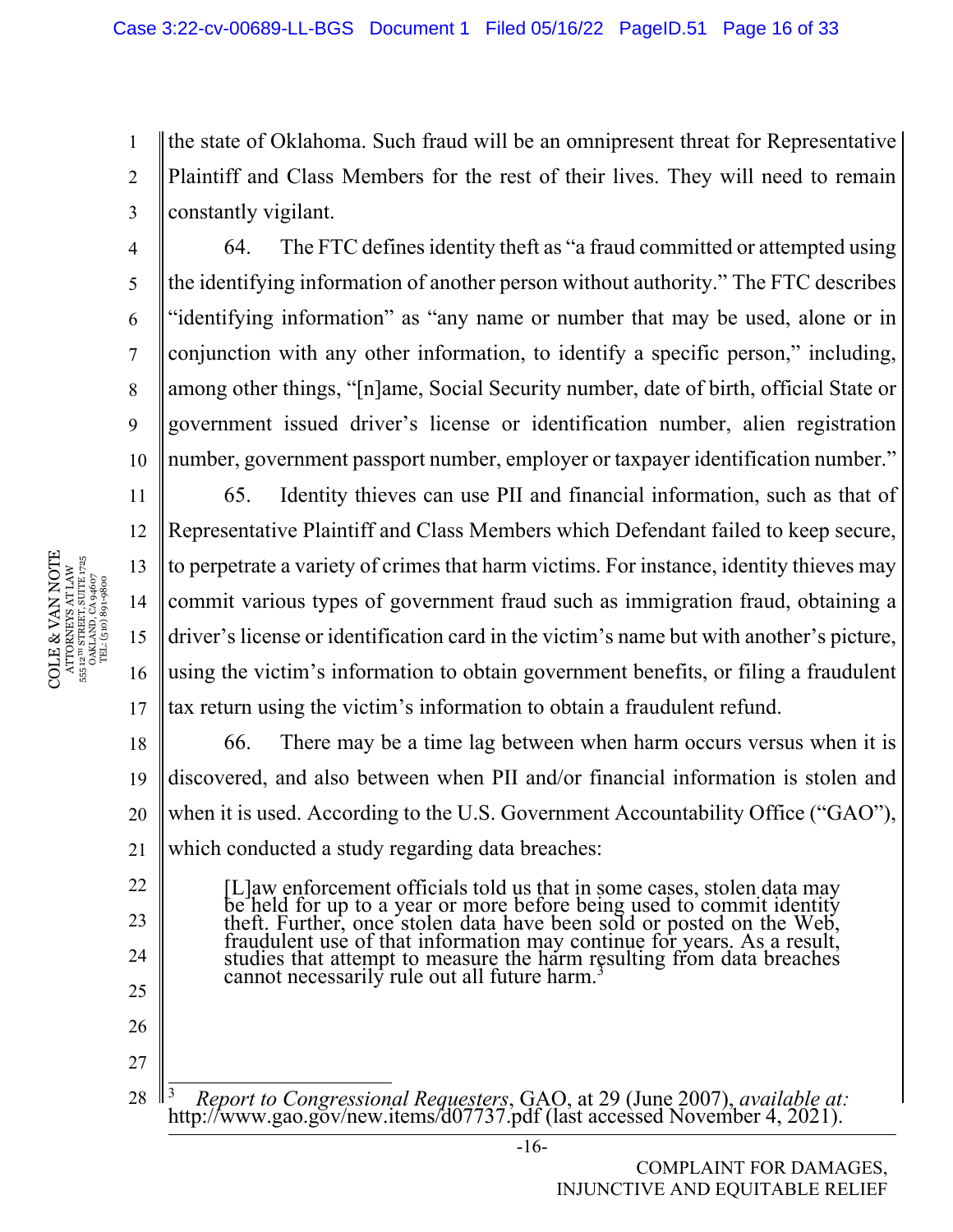67. If cybercriminals manage to access to personally sensitive data—as they did here—there is no limit to the amount of fraud to which Defendant may have exposed Representative Plaintiff and Class Members.

68. Data breaches are preventable.<sup>4</sup> As Lucy Thompson wrote in the DATA BREACH AND ENCRYPTION HANDBOOK, "[i]n almost all cases, the data breaches that occurred could have been prevented by proper planning and the correct design and implementation of appropriate security solutions."5 She added that "[o]rganizations that collect, use, store, and share sensitive personal data must accept responsibility for protecting the information and ensuring that it is not compromised  $\dots$ ."<sup>6</sup>

69. "Most of the reported data breaches are a result of lax security and the failure to create or enforce appropriate security policies, rules, and procedures ... Appropriate information security controls, including encryption, must be implemented and enforced in a rigorous and disciplined manner so that a *data breach never occurs*."7

15 16 17 18 19 20 21 22 23 24 70. Here, Defendant knew of the importance of safeguarding PII and financial information and of the foreseeable consequences that would occur if Representative Plaintiff's and Class Members' PII and financial information was stolen, including the significant costs that would be placed on Representative Plaintiff and Class Members as a result of a breach of this magnitude. Defendant had the resources to deploy robust cybersecurity protocols. It knew, or should have known, that the development and use of such protocols were necessary to fulfill its statutory and common law duties to Representative Plaintiff and Class Members. Defendant's failure to do so is, therefore, intentional, willful, reckless, and/or grossly negligent.

25

 *Id.*

26 27 28 4 Lucy L. Thompson, "Despite the Alarming Trends, Data Breaches Are Preventable," *in* DATA BREACH AND ENCRYPTION HANDBOOK (Lucy Thompson, ed., 2012). ed., 2012).  *Id.* at 17. 6  *Id.* at 28. 7

COLE & VAN NOTE  $\begin{array}{c} {\text{ATTORNEXS AT LAW}}\\ 555\,\,12^{76}\,\,878\,\text{ERT, SUTIE}\,\,1725\\ \text{OAKLAND, CA 94607}\\ \text{TEL: (510)}\,\,891\text{-}9800 \end{array}$ COLE & VAN NOTE 555 12TH STREET, SUITE 1725 ATTORNEYS AT LAW OAKLAND, CA 94607 TEL: (510) 891-9800 555

1

2

3

4

5

6

7

8

9

10

11

12

13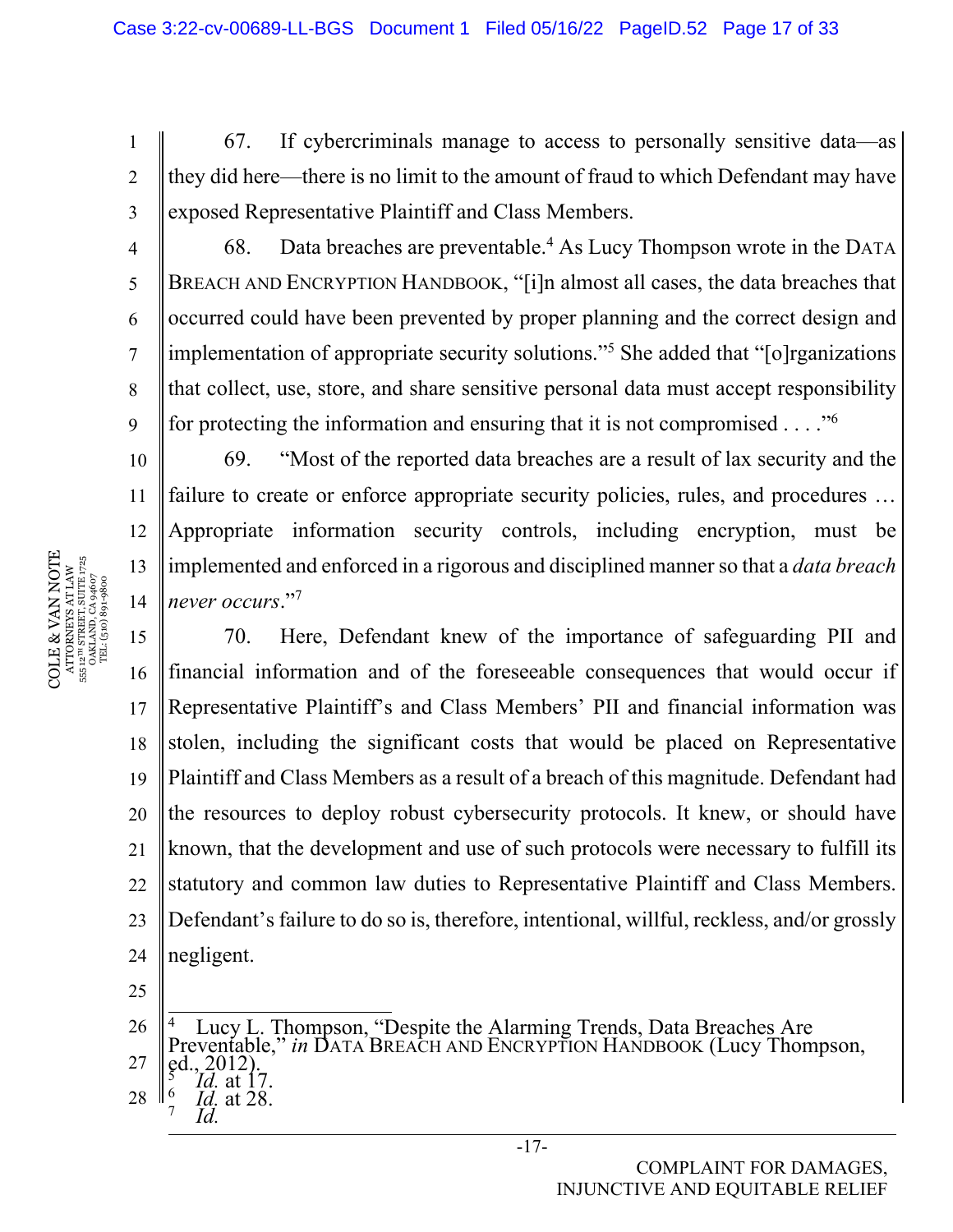1 2 3 4 5 6 7 8 9 10 71. Defendant disregarded the rights of Representative Plaintiff and Class Members by, *inter alia*, (i) intentionally, willfully, recklessly, or negligently failing to take adequate and reasonable measures to ensure that its network servers were protected against unauthorized intrusions; (ii) failing to disclose that it did not have adequately robust security protocols and training practices in place to adequately safeguard Representative Plaintiff's and Class Members' PII and/or financial information; (iii) failing to take standard and reasonably available steps to prevent the Data Breach; (iv) concealing the existence and extent of the Data Breach for an unreasonable duration of time; and (v) failing to provide Representative Plaintiff and Class Members prompt and accurate notice of the Data Breach.

# **FIRST CLAIM FOR RELIEF Negligence (On behalf of the Nationwide Class)**

14 15 16 17 18 19 20 21 72. Each and every allegation of the preceding paragraphs is incorporated in this cause of action with the same force and effect as though fully set forth herein. 73. At all times herein relevant, Defendant owed Representative Plaintiff and Class Members a duty of care, *inter alia*, to act with reasonable care to secure and safeguard their PII and financial information and to use commercially reasonable methods to do so. Defendant took on this obligation upon accepting and storing the PII and financial information of Representative Plaintiff and Class Members in its computer systems and on its networks.

22

23

24

25

26

27

28

- 74. Among these duties, Defendant was expected:
	- a. to exercise reasonable care in obtaining, retaining, securing, safeguarding, deleting and protecting the PII and financial information in its possession;
	- b. to protect Representative Plaintiff's and Class Members' PII and financial information using reasonable and adequate security procedures and systems that were/are compliant with industry- standard practices;
	- c. to implement processes to quickly detect the Data Breach and to timely act on warnings about data breaches; and

11

12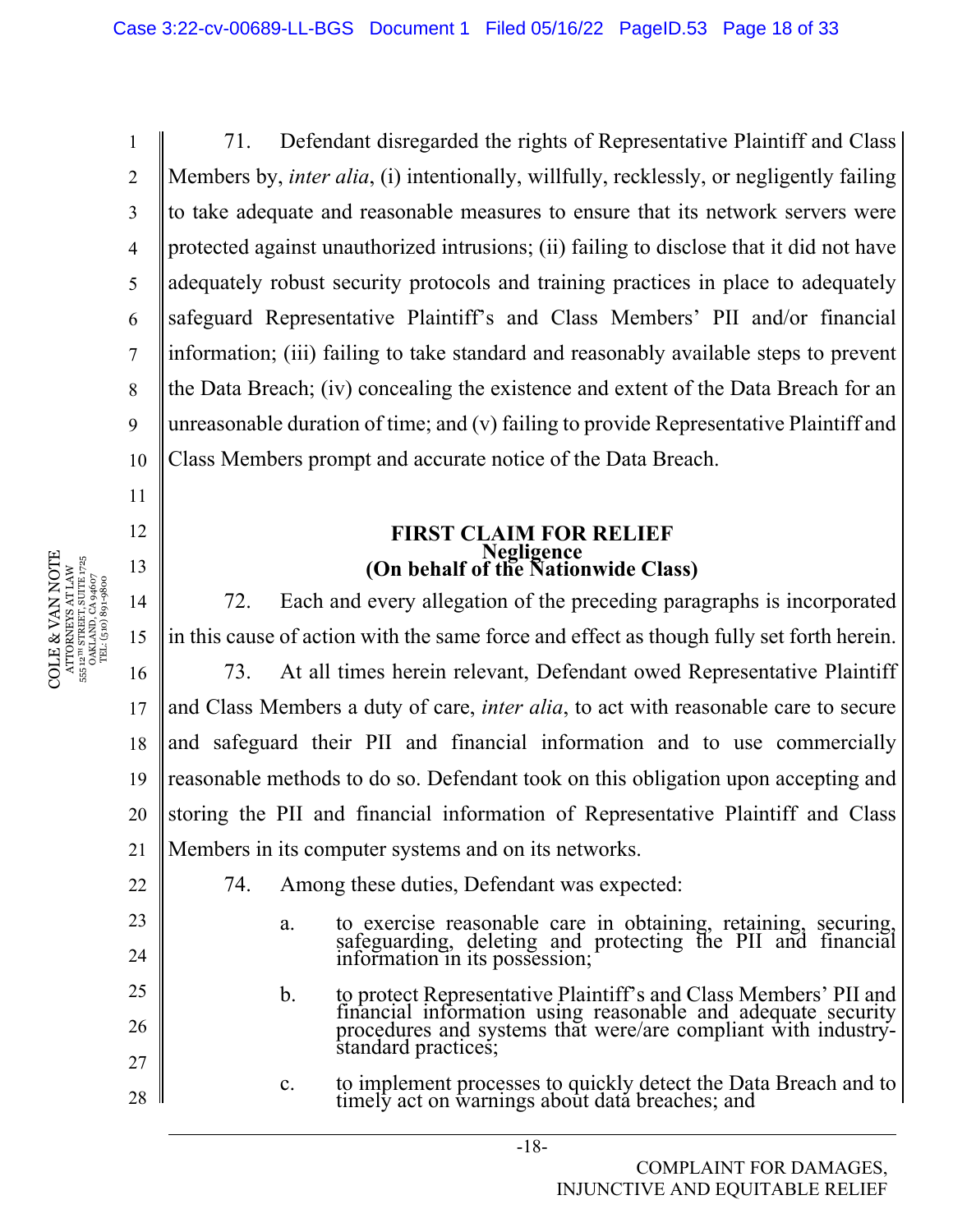75. Defendant knew that the PII and financial information was private and confidential and should be protected as private and confidential. Representative Plaintiffs and Class Members were foreseeable and probable victims of any inadequate security practices; thus, Defendant owed a duty of care to not subject them to an unreasonable risk of harm.

d. to promptly notify Representative Plaintiff and Class Members

of any data breach, security incident, or intrusion that affected or may have affected their PII and financial information.

76. Defendant knew, or should have known, of the risks inherent in collecting and storing PII and financial information, the vulnerabilities of its data security systems, and the importance of adequate security. Defendant knew about numerous, well-publicized data breaches.

77. Defendant knew, or should have known, that its data systems and networks did not adequately safeguard Representative Plaintiff's and Class Members' PII and financial information.

78. Only Defendant was in the position to ensure that its systems and protocols were sufficient to protect the PII and financial information that Representative Plaintiff and Class Members had entrusted to it.

19 79. Defendant breached its duties to Representative Plaintiff and Class Members by failing to provide fair, reasonable, or adequate computer systems and data security practices to safeguard the PII and financial information of Representative Plaintiff and Class Members.

23 80. Because Defendant knew that a breach of its systems could damage millions of individuals, including Representative Plaintiff and Class Members, Defendant had a duty to adequately protect those data systems and the PII and financial information contained thereon.

81. Representative Plaintiff's and Class Members' willingness to entrust Defendant with their PII and financial information was predicated on the

 $\begin{array}{c} \text{COLE} \& \text{VAN NOTE} \\\text{ATTORNENS AT LAW} \\\text{s5: } \text{a}^{\text{un} \text{SRREITS}} \text{ SUTE} \text{ J75} \\\text{s5: } \text{a}^{\text{un} \text{SRREITS}} \text{ SUTE} \text{ J75} \\\text{s5: } \text{a}^{\text{un} \text{S}} \text{J81} \text{J81} \text{J83} \\\text{J72} \\\text{T2} \text{L} \text{(510)} \text{S0} \text{9} \text{4607} \end{array}$ COLE & VAN NOTE 555 12TH STREET, SUITE 1725 ATTORNEYS AT LAW OAKLAND, CA 94607 TEL: (510) 891-9800 15

1

2

3

4

5

6

7

8

9

10

11

12

13

14

16

17

18

20

21

22

24

25

26

27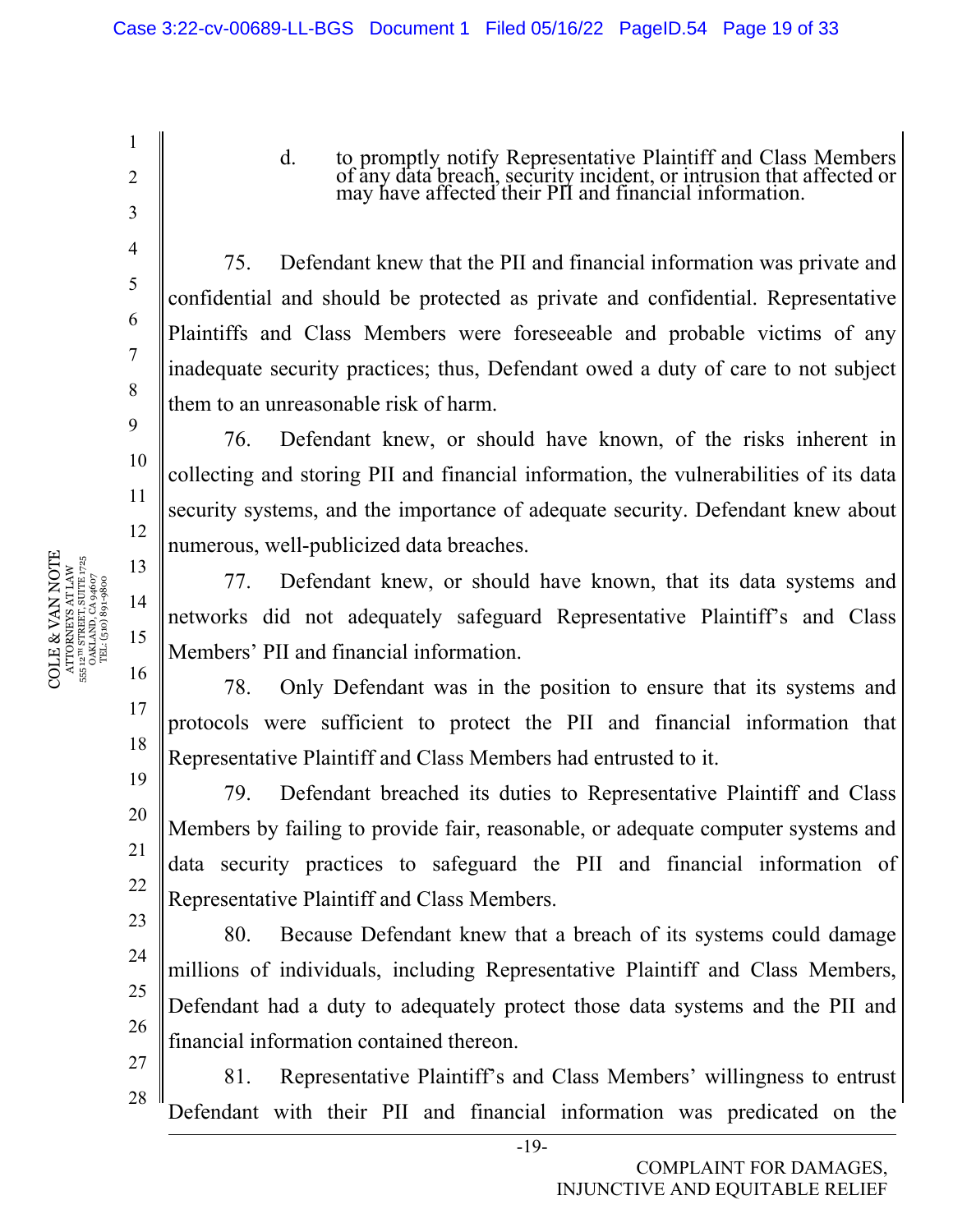1 2 3 4 understanding that Defendant would take adequate security precautions. Moreover, only Defendant had the ability to protect its systems and the PII and financial information they stored on them from attack. Thus, Defendant had a special relationship with Representative Plaintiff and Class Members.

82. Defendant also had independent duties under state and federal laws that required it to reasonably safeguard Representative Plaintiff's and Class Members' PII and financial information and promptly notify them about the Data Breach. These "independent duties" are untethered to any contract between Defendant and Representative Plaintiff and/or the remaining Class Members.

10 11 83. Defendant breached its general duty of care to Representative Plaintiff and Class Members in, but not necessarily limited to, the following ways:

- a. by failing to provide fair, reasonable, or adequate computer systems and data security practices to safeguard the PII and financial information of Representative Plaintiff and Class Members;
- b. by failing to timely and accurately disclose that Representative Plaintiff's and Class Members' PII and financial information had been improperly acquired or accessed;
- c. by failing to adequately protect and safeguard the PII and financial information by knowingly disregarding standard information security principles, despite obvious risks, and by allowing unmonitored and unrestricted ac and financial information;
- d. by failing to provide adequate supervision and oversight of the PII and financial information with which they were and are entrusted, in spite of the known risk and foreseeable likelihood of breach and misuse, which permitted an unknown third-party to gather PII and financial information of Representative Plaintiff and Class Members, misuse the PII, and intentionally disclose it to others without consent.
- e. by failing to adequately train its employees to not store PII and financial information longer than absolutely necessary;
- f. by failing to consistently enforce security policies aimed at protecting Representative Plaintiff's and the Class Members' PII and financial information;
- g. by failing to implement processes to quickly detect data breaches, security incidents, or intrusions; and

COLE & VAN NOTE  $\begin{array}{c} \text{ATTORNRYS AT LAW} \\ \text{555 12}^{\text{th}} \text{ STRERT, SUTEN} \text{ 1725} \\ \text{0AKLAND, CA 94607} \\ \text{TEL: (510) 891-9800} \end{array}$ COLE & VAN NOTE 555 12TH STREET, SUITE 1725 ATTORNEYS AT LAW OAKLAND, CA 94607 TEL: (510) 891-9800

5

6

7

8

9

12

13

14

15

16

17

18

19

20

21

22

23

24

25

26

27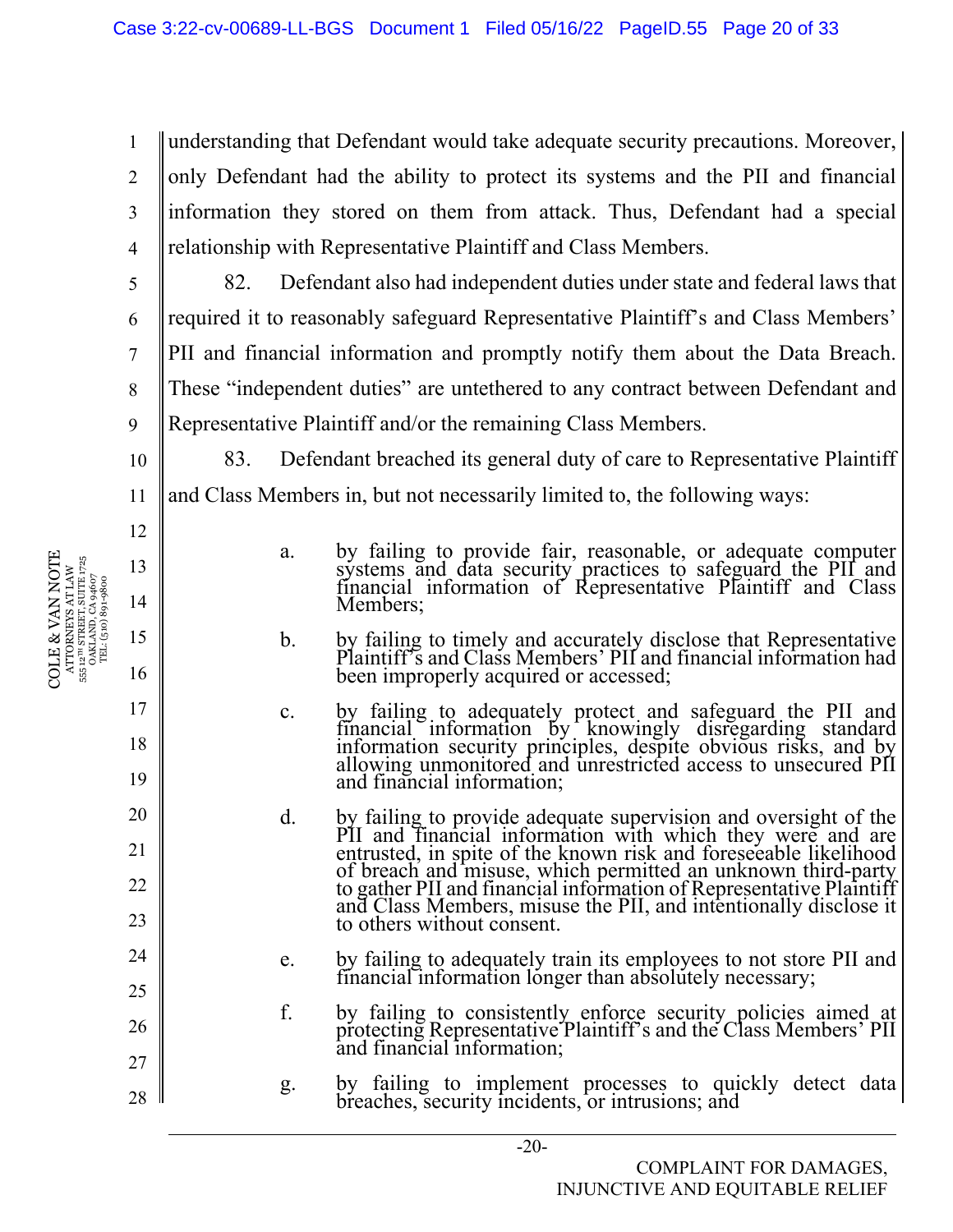1 2 3 4 5 6 7 8 9 10 11 12 13 14 15 16 17 18 19 20 21  $22$ 23 h. by failing to encrypt Representative Plaintiff's and Class Members' PII and financial information and monitor user behavior and activity in order to identify possible threats. 84. Defendant's willful failure to abide by these duties was wrongful, reckless, and grossly negligent in light of the foreseeable risks and known threats. 85. As a proximate and foreseeable result of Defendant's grossly negligent conduct, Representative Plaintiff and Class Members have suffered damages and are at imminent risk of additional harms and damages (as alleged above). 86. The law further imposes an affirmative duty on Defendant to timely disclose the unauthorized access and theft of the PII and financial information to Representative Plaintiff and Class Members so that they could and/or still can take appropriate measures to mitigate damages, protect against adverse consequences, and thwart future misuse of their PII and financial information. 87. Defendant breached its duty to notify Representative Plaintiff and Class Members of the unauthorized access by waiting over a year after the Data Breach began and months after it was discovered to notify Representative Plaintiff and Class Members and then by failing and continuing to fail to provide Representative Plaintiff and Class Members sufficient information regarding the breach. To date, Defendant has not provided sufficient information to Representative Plaintiff and Class Members regarding the extent of the unauthorized access and continues to breach its disclosure obligations to Representative Plaintiff and Class Members. 88. Further, through its failure to provide timely and clear notification of

24  $25$ the Data Breach to Representative Plaintiff and Class Members, Defendant prevented Representative Plaintiff and Class Members from taking meaningful, proactive steps to secure their PII and financial information.

26 27 28 89. There is a close causal connection between Defendant's failure to implement security measures to protect the PII and financial information of Representative Plaintiff and Class Members and the harm suffered, or risk of

 $\begin{array}{c} \text{COLE} \& \text{VAN NOTE} \\\text{ATTORNENS AT LAW} \\\text{s5: } \text{a}^{\text{un} \text{SRREITS}} \text{ SUTE} \text{ J75} \\\text{s5: } \text{a}^{\text{un} \text{SRREITS}} \text{ SUTE} \text{ J75} \\\text{s5: } \text{a}^{\text{un} \text{S}} \text{J81} \text{J81} \text{J83} \\\text{J72} \\\text{T2} \text{L} \text{(510)} \text{S0} \text{9} \text{4607} \end{array}$ COLE & VAN NOTE 555 12TH STREET, SUITE 1725 ATTORNEYS AT LAW OAKLAND, CA 94607 TEL: (510) 891-9800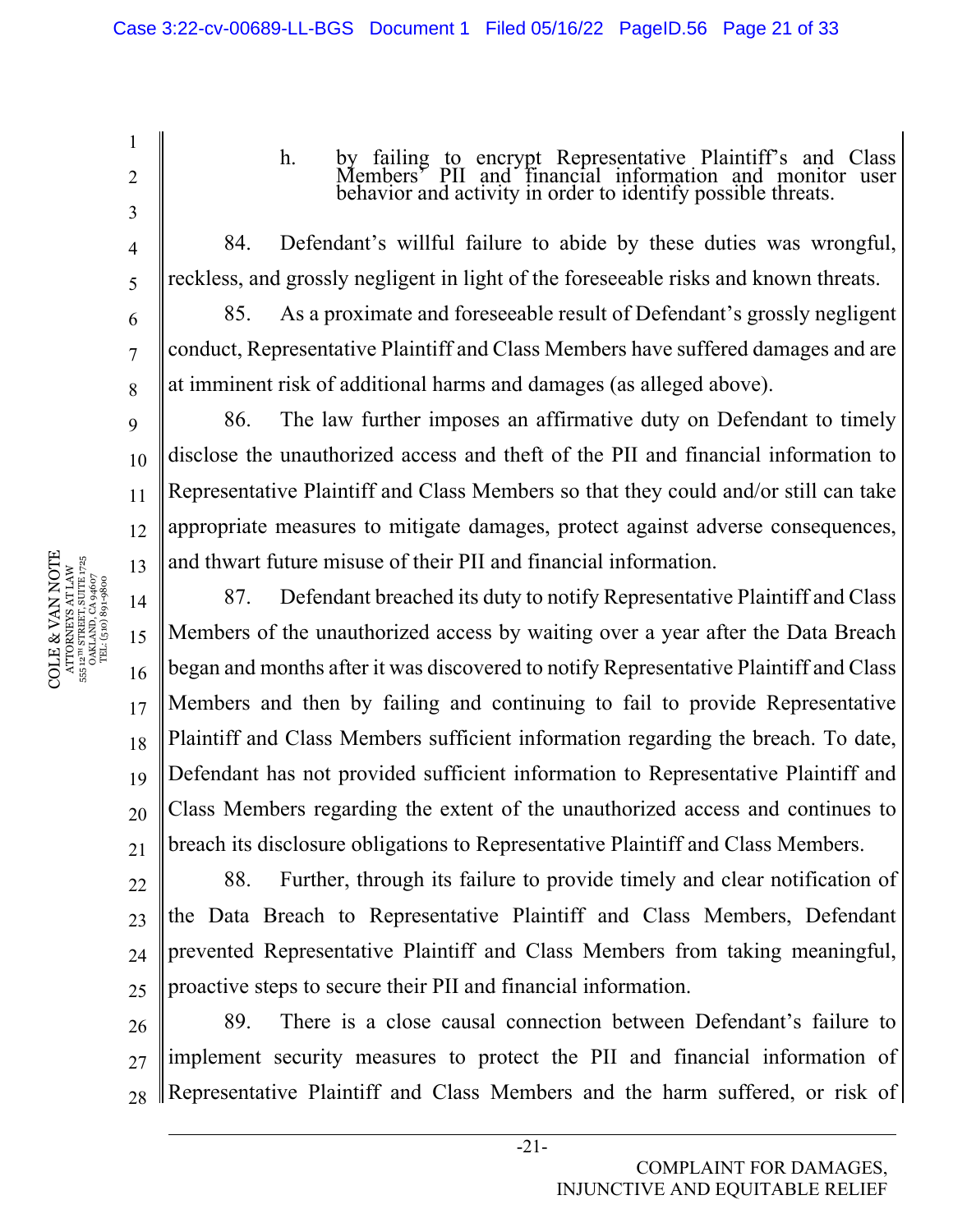1 2 3 4 5 imminent harm suffered by Representative Plaintiff and Class Members. Representative Plaintiff's and Class Members' PII and financial information was accessed as the proximate result of Defendant's failure to exercise reasonable care in safeguarding such PII and financial information by adopting, implementing, and maintaining appropriate security measures.

90. Defendant's wrongful actions, inactions, and omissions constituted (and continues to constitute) common law negligence.

10 91. The damages Representative Plaintiff and Class Members have suffered (as alleged above) and will suffer were and are the direct and proximate result of Defendant's grossly negligent conduct.

92. Additionally, 15 U.S.C. §45 (FTC Act, Section 5) prohibits "unfair . . . practices in or affecting commerce," including, as interpreted and enforced by the FTC, the unfair act or practice by businesses, such as Defendant, of failing to use reasonable measures to protect PII and financial information. The FTC publications and orders described above also form part of the basis of Defendant's duty in this regard.

17 18 19 20 21 22 93. Defendant violated 15 U.S.C. §45 by failing to use reasonable measures to protect PII and financial information and not complying with applicable industry standards, as described in detail herein. Defendant's conduct was particularly unreasonable given the nature and amount of PII and financial information it obtained and stored and the foreseeable consequences of the immense damages that would result to Representative Plaintiff and Class Members.

23 24 25 26 27 28 94. As a direct and proximate result of Defendant's negligence and negligence per se, Representative Plaintiff and Class Members have suffered and will suffer injury, including, but not limited to: (i) actual identity theft; (ii) the loss of the opportunity of how their PII and financial information is used; (iii) the compromise, publication and/or theft of their PII and financial information; (iv) outof-pocket expenses associated with the prevention, detection and recovery from

COLE & VAN NOTE COLE & VAN NOTE 555 12TH STREET, SUITE 1725 ATTORNEYS AT LAW OAKLAND, CA 94607 TEL: (510) 891-9800 555

6

7

8

9

11

12

13

14

15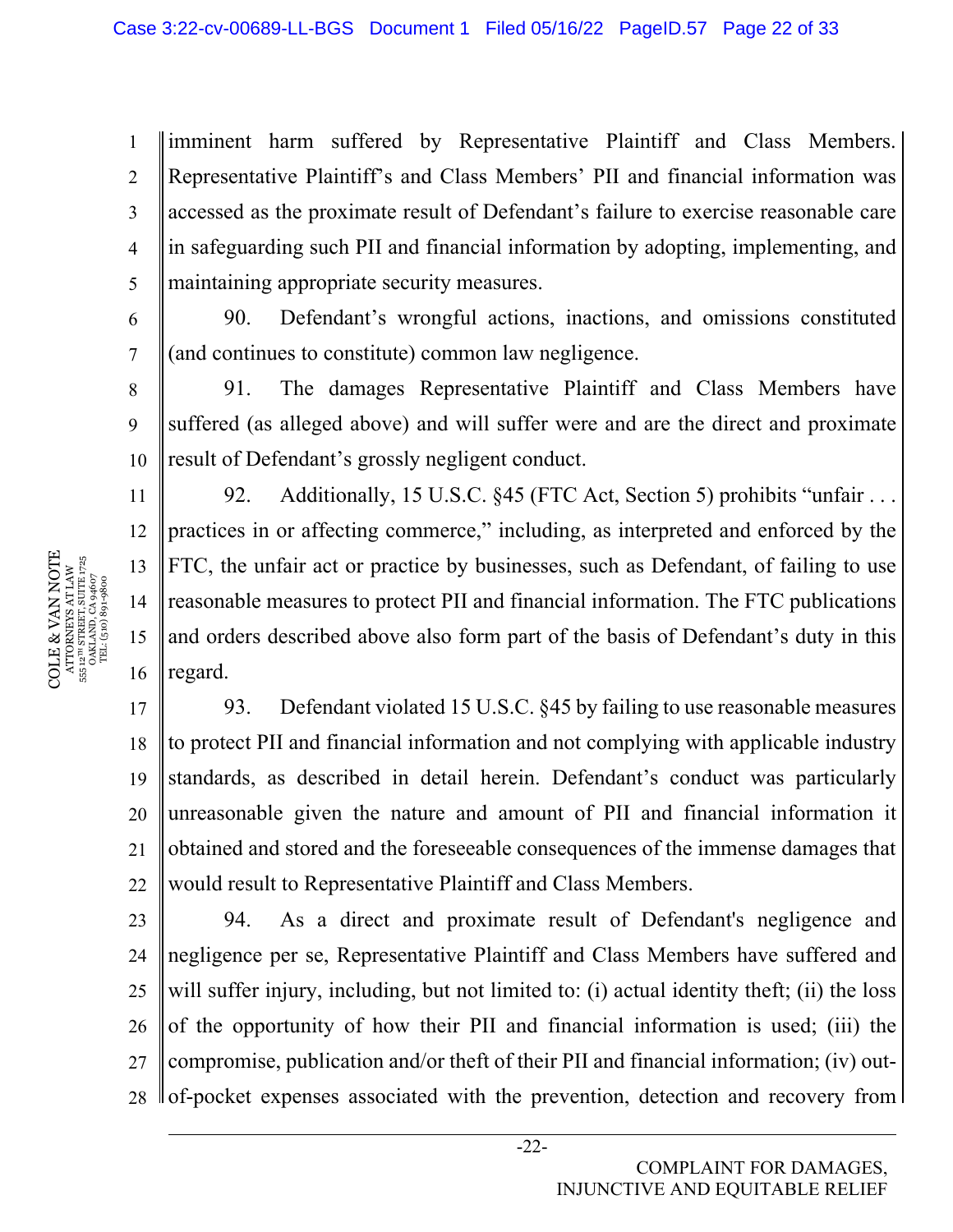1 2 3 4 5 6 7 8 9 10 11 12 identity theft, tax fraud and/or unauthorized use of their PII and financial information; (v) lost opportunity costs associated with effort expended and the loss of productivity; (vi) addressing and attempting to mitigate actual and future consequences, including, but not limited to, efforts spent researching ways to prevent, detect, contest and/or recover from embarrassment and identity theft; (vii) the continued risk to their PII and financial information, which may remain in Defendant's possession and be the subject of further unauthorized disclosures so long as Defendant fails to undertake adequate measures to protect Representative Plaintiff's and Class Members' PII and financial information; and (viii) future costs (e.g., time, effort, money) that may/will be expended to prevent, detect, contest and/or repair the harm(s) attendant to the compromise of Representative Plaintiff's and Class Members' PII and financial information.

13 14 15 16 17 95. As a direct and proximate result of Defendant's negligence and negligence *per se*, Representative Plaintiff and Class Members have suffered and will continue to suffer other forms of injury and/or harm, including, but not limited to, anxiety, emotional distress, loss of privacy, and other economic and noneconomic losses.

18 19 20 21 22 23 24 96. Additionally, as a direct and proximate result of Defendant's negligence and negligence *per se*, Representative Plaintiff and Class Members have suffered and will suffer the continued risks of exposure of their PII and financial information, which remain in Defendant's possession and are subject to further unauthorized disclosures so long as Defendant fails to undertake appropriate and adequate measures to protect the PII and financial information in its continued possession.

- 25
- 26
- 27
- 28

COLE & VAN NOTE  $\begin{array}{c} {\text{ATTORNERS AT LAW}} \\ 55\,\,12^{78}\,\, \text{STRERT, SUTER}\,\, 1725 \\ \text{OAKLAND, CA 94607} \\ \text{TEL: (510)}\,\,891\text{-}9800 \end{array}$ COLE & VAN NOTE 555 12TH STREET, SUITE 1725 ATTORNEYS AT LAW OAKLAND, CA 94607 TEL: (510) 891-9800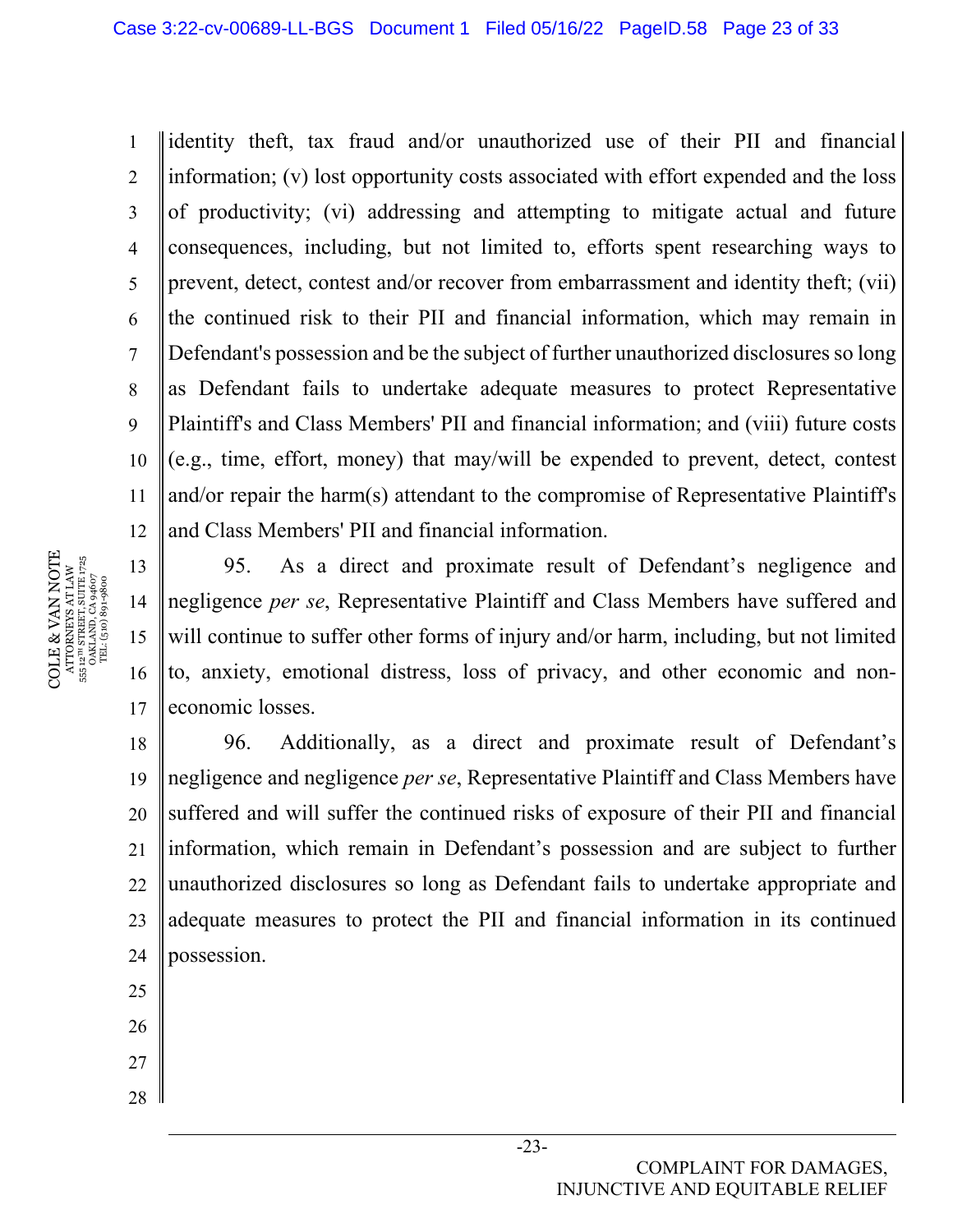2

3

4

5

6

7

8

9

13

14

15

16

1

# **SECOND CLAIM FOR RELIEF (On behalf of the Nationwide Class)**

97. Each and every allegation of the preceding paragraphs is incorporated in this cause of action with the same force and effect as though fully set forth herein. 98. Through its course of conduct, Defendant, Representative Plaintiff, and Class Members entered into implied contracts for Defendant to implement data security adequate to safeguard and protect the privacy of Representative Plaintiff's and Class Members' PII and financial information.

10 11 12 99. Defendant required Representative Plaintiff and Class Members to provide and entrust their PII and financial information, including full names, addresses, employer assigned identification numbers, Social Security numbers, and financial account information.

100. Defendant solicited and invited Representative Plaintiff and Class Members to provide their PII and financial information as part of Defendant's regular business practices. Representative Plaintiff and Class Members accepted Defendant's offers and provided their PII and financial information to Defendant.

17 18 19 20 21  $22$ 23 101. As a condition of receiving services from Defendant, Representative Plaintiff and Class Members provided and entrusted their PII and financial information to Defendant. In so doing, Representative Plaintiff and Class Members entered into implied contracts with Defendant by which Defendant agreed to safeguard and protect such non-public information, to keep such information secure and confidential, and to timely and accurately notify Representative Plaintiff and Class Members if their data had been breached and compromised or stolen.

24  $25$ 26 27 28 102. Defendant's privacy policy provides that, except as outlined in its policies, it "will not disclose, sell, or rent any of your information to any third parties without your consent." It further provides that it takes "certain physical, administrative, and technical steps to protect personal information against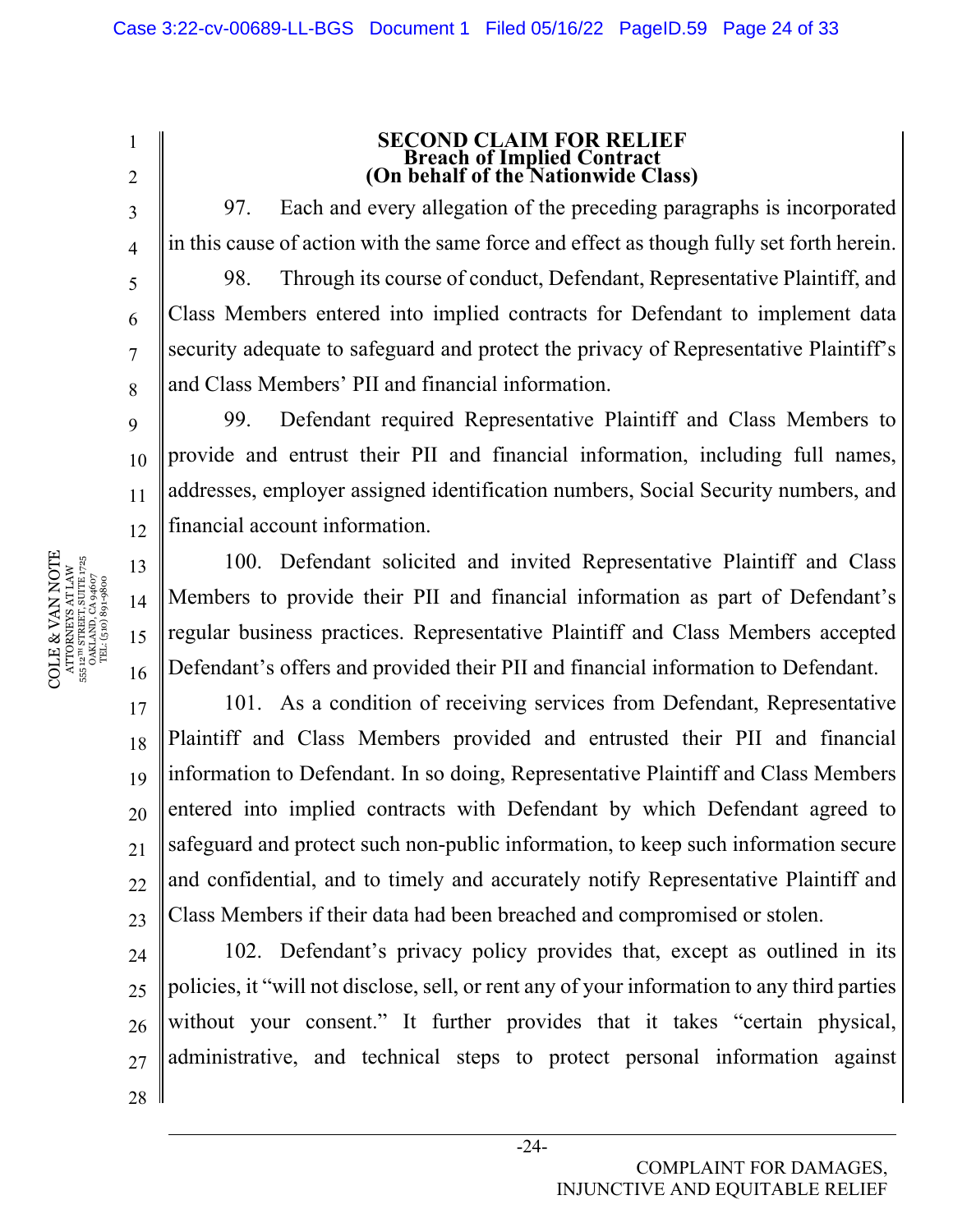1 2 3 unauthorized access, use, or disclosure."8 Based on these representations, Defendant had a duty to take all reasonable steps to protect Representative Plaintiff's and Class Members' data.

103. A meeting of the minds occurred when Representative Plaintiff and Class Members agreed to, and did, provide their PII and financial information to Defendant, in exchange for, amongst other things, the protection of their PII and financial information.

8 9 104. Representative Plaintiff and Class Members fully performed their obligations under the implied contracts with Defendant.

105. Defendant breached the implied contracts it made with Representative Plaintiff and Class Members by failing to safeguard and protect their PII and financial information and by failing to provide timely and accurate notice to them that their PII and financial information was compromised as a result of the Data Breach.

15 16 17 18 19 20 21 22 106. As a direct and proximate result of Defendant's above-described breach of implied contract, Representative Plaintiff and Class Members have suffered (and will continue to suffer) (a) ongoing, imminent, and impending threat of identity theft crimes, fraud, and abuse, resulting in monetary loss and economic harm; (b) actual identity theft crimes, fraud, and abuse, resulting in monetary loss and economic harm; (c) loss of the confidentiality of the stolen confidential data; (d) the illegal sale of the compromised data on the dark web; (e) lost work time; and (f) other economic and non-economic harm.

27 28 <sup>8</sup> https://www.dialamerica.com/corporate/privacy-<br>policy/#:~:text=DialAmerica%20may%20use%20the%20information.content%20  $\sqrt{20}$ products $\sqrt{2C\%20}$ and $\sqrt{20}$ services. (last accessed May 11, 2022).

COLE & VAN NOTE COLE & VAN NOTE  $\begin{array}{c} {\text{AT} \text{O} \text{R} \text{N} \text{E} \text{S} \text{A} \text{T} \text{L} \text{A} \text{W}} \\ 55 \text{ } 12^{\text{7H}} \text{ S} \text{TR} \text{E} \text{T}, \text{S} \text{U} \text{I} \text{E} \text{I} \text{7} \text{2} \text{5} \\ 0 \text{AK} \text{L} \text{A} \text{N} \text{D}, \text{C} \text{A} \text{9} \text{4} \text{6} \text{7} \\ \text{TEL: (510)} \text{8} \text{91-9$ 555 12TH STREET, SUITE 1725 1725 ATTORNEYS AT LAW OAKLAND, CA 94607 TEL: (510) 891-9800

4

5

6

7

10

11

12

13

14

23

24

//

//

//

25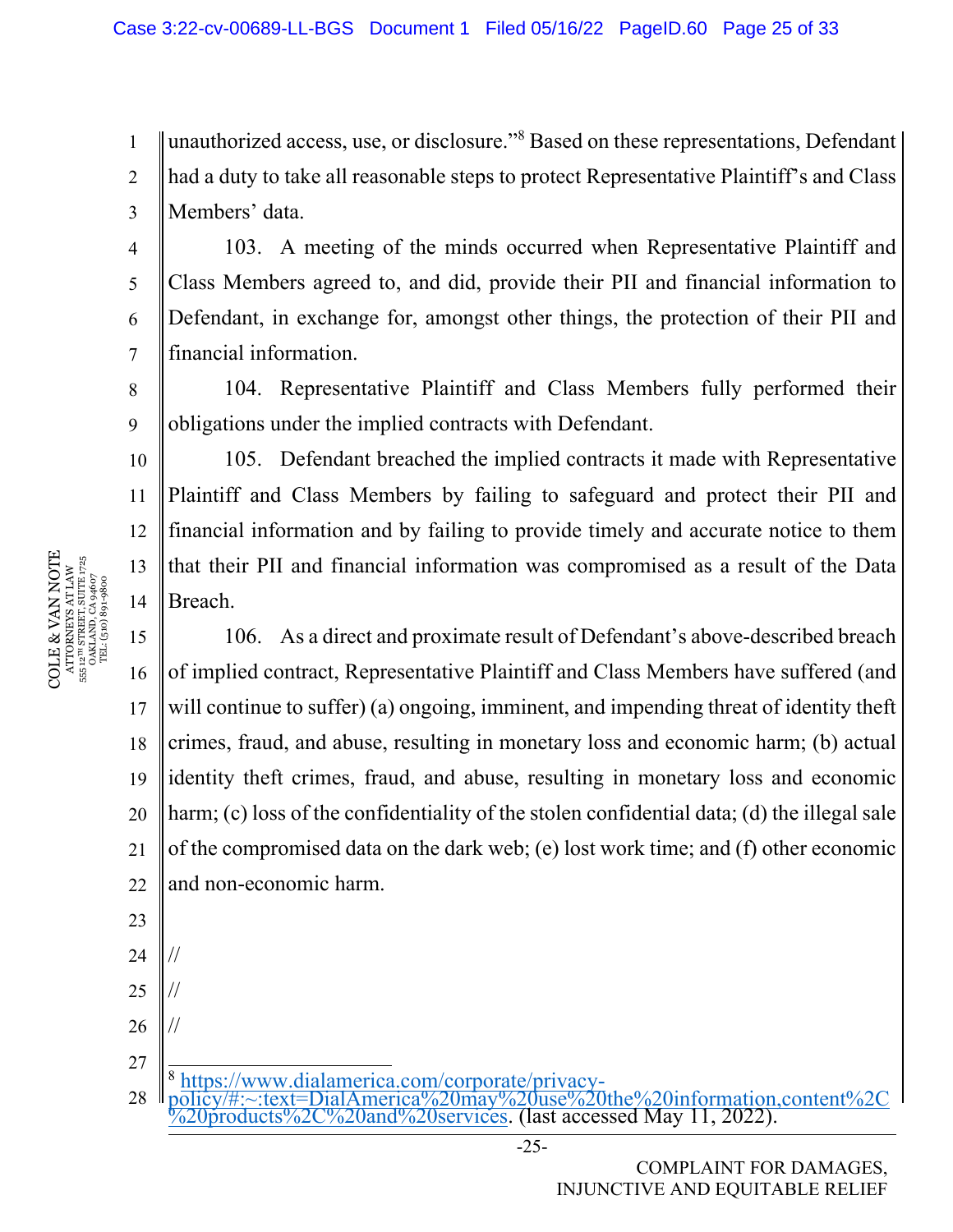1 2

3

4

5

6

7

8

9

10

11

12

13

14

15

16

21

22

23

24

# **THIRD CLAIM FOR RELIEF Breach of the Implied Covenant of Good Faith and Fair Dealing (On behalf of the Nationwide Class)**

107. Each and every allegation of the preceding paragraphs is incorporated in this cause of action with the same force and effect as though fully set forth herein.

108. Every contract has an implied covenant of good faith and fair dealing. This implied covenant is an independent duty and may be breached even when there is no breach of a contract's actual and/or express terms.

109. Representative Plaintiff and Class Members have complied with and performed all conditions of their contracts with Defendant.

110. Defendant breached the implied covenant of good faith and fair dealing by failing to maintain adequate computer systems and data security practices to safeguard PII and financial information, failing to timely and accurately disclose the Data Breach to Representative Plaintiff and Class Members, and continued acceptance of PII and financial information and storage of other personal information after Defendant knew, or should have known, of the security vulnerabilities of the systems that were exploited in the Data Breach.

17 18 19 20 111. Defendant acted in bad faith and/or with malicious motive in denying Representative Plaintiff and Class Members the full benefit of their bargains as originally intended by the parties, thereby causing them injury in an amount to be determined at trial.

## **FOURTH CLAIM FOR RELIEF Unfair Business Practices (Cal. Bus. & Prof. Code, §17200,** *et seq***.) (On behalf of the California Subclass)**

25 26 27 28 112. Each and every allegation of the preceding paragraphs is incorporated in this cause of action with the same force and effect as though fully set forth herein.

COLE & VAN NOTE  $\begin{array}{c} {\text{ATTORNEXS AT LAW}} \\ 555 \text{ } 12^{\text{7H}} \text{ } {\text{STREIT, SUTE}} \text{ } 1725 \\ 0 {\text{AKLAND, CA 94607}} \\ \text{TEL: (510) 891-9800} \end{array}$ COLE & VAN NOTE 555 12TH STREET, SUITE 1725 ATTORNEYS AT LAW OAKLAND, CA 94607 TEL: (510) 891-9800 555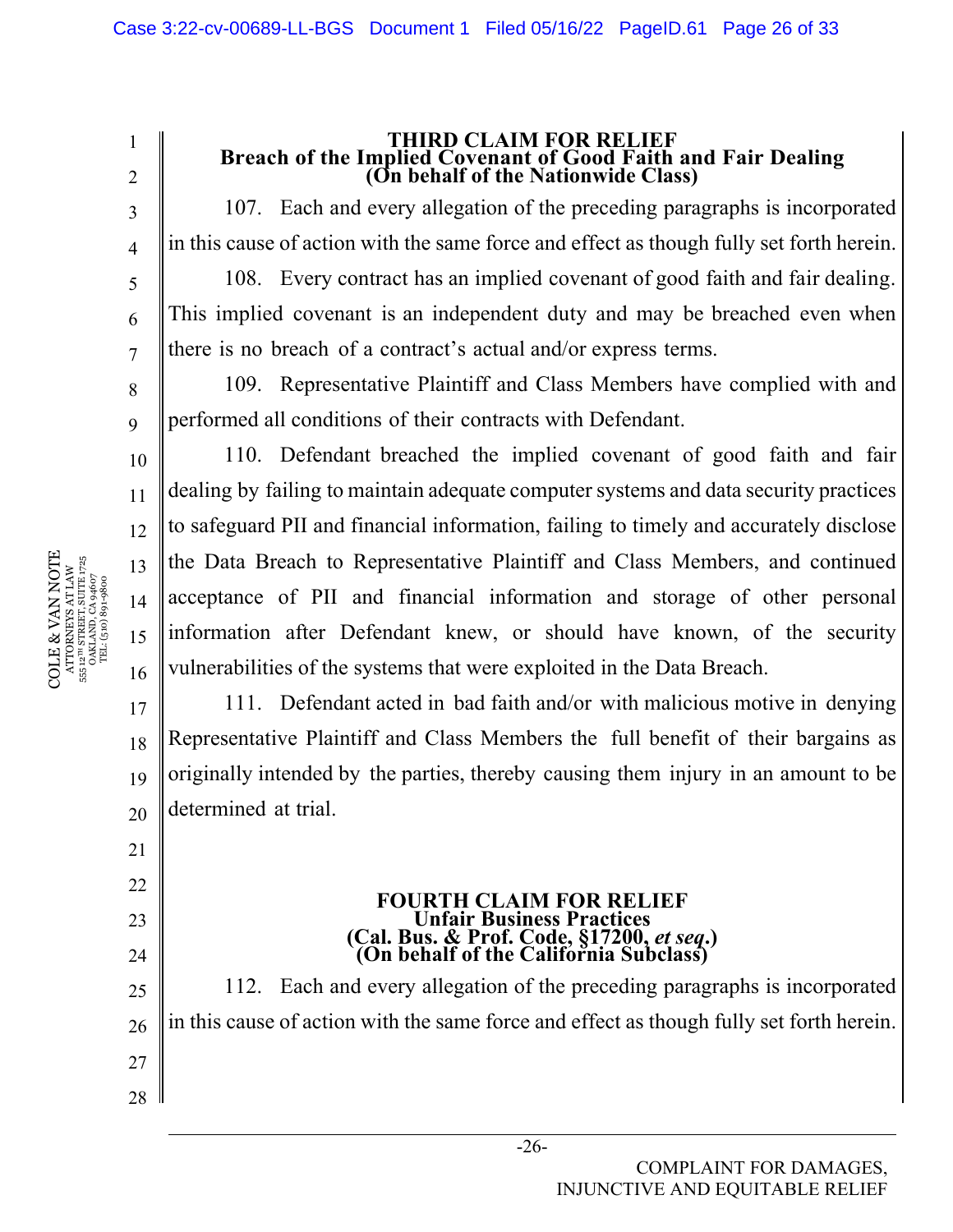113. Representative Plaintiff and California Subclass Members further bring this cause of action, seeking equitable and statutory relief to stop the misconduct of Defendant, as complained of herein.

114. Defendant has engaged in unfair competition within the meaning of California Business & Professions Code §§17200, *et seq.*, because Defendant's conduct is unlawful, unfair and/or fraudulent, as herein alleged.

115. Representative Plaintiff, the California Subclass Members, and Defendant are each a "person" or "persons" within the meaning of  $\S$  17201 of the California Unfair Competition Law ("UCL").

10 11 12 13 14 116. The knowing conduct of Defendant, as alleged herein, constitutes an unlawful and/or fraudulent business practice, as set forth in California Business  $\&$ Professions Code §§17200-17208. Specifically, Defendant conducted business activities while failing to comply with the legal mandates cited herein. Such violations include, but are not necessarily limited to:

- a. failure to maintain adequate computer systems and data security practices to safeguard PII and financial information;
- b. failure to disclose that its computer systems and data security practices were inadequate to safeguard PII and financial information from theft;
- c. failure to timely and accurately disclose the Data Breach to Representative Plaintiff and California Subclass Members;
- d. continued acceptance of PII and financial information and storage of other personal information after Defendant knew or should have known of the security vulnerabilities of the systems that were exploited in the Data Breach; and
- e. continued acceptance of PII and financial information and storage of other personal information after Defendant knew or should have known of the Data Breach and before they allegedly remediated the Data Breach.

26 27 28 117. Defendant knew or should have known that its computer systems and data security practices were inadequate to safeguard the PII and financial llinformation of Representative Plaintiff and California Subclass Members, deter l

1

2

3

4

5

6

7

8

9

15

16

17

18

19

20

21

22

23

24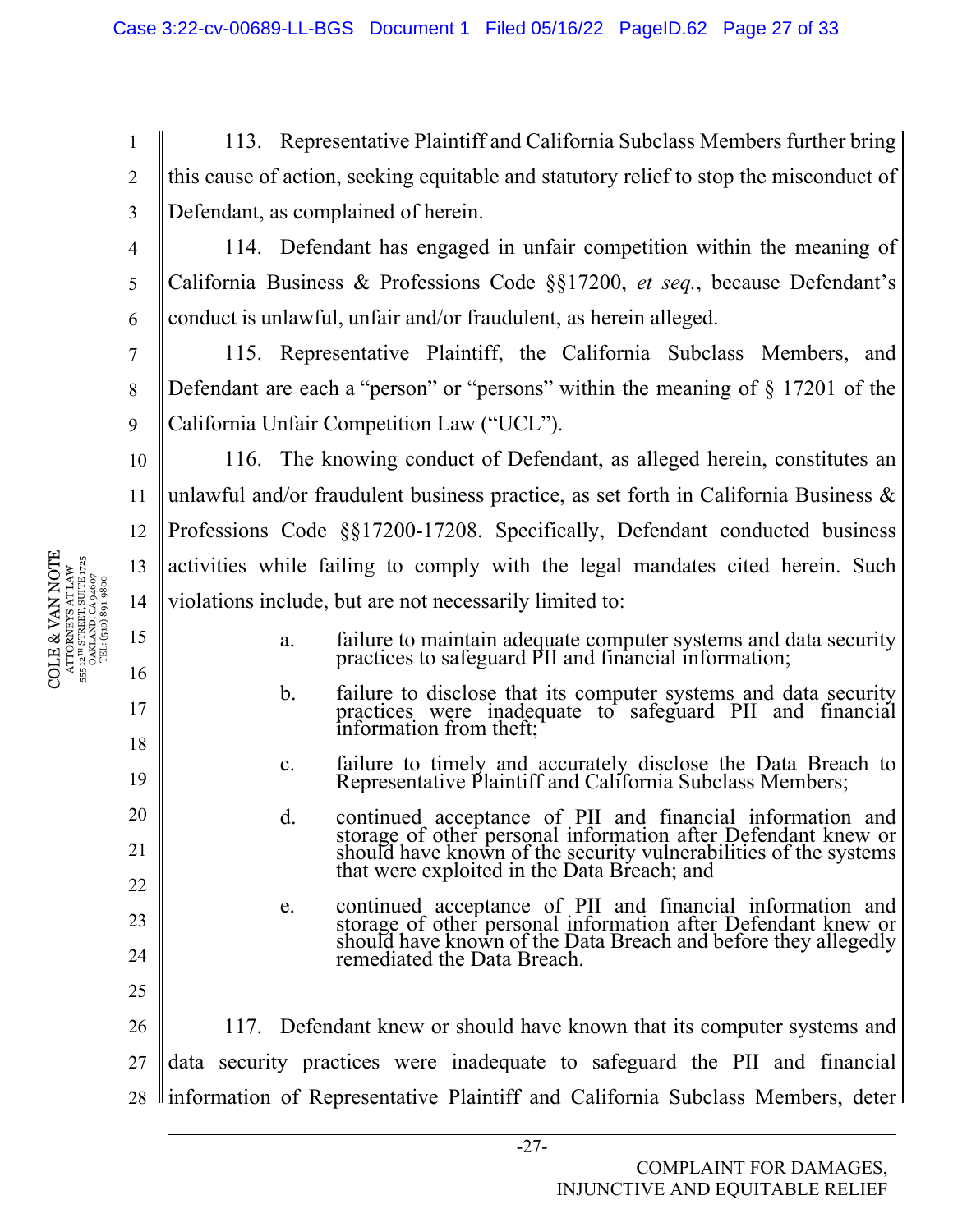1 2 hackers, and detect a breach within a reasonable time and that the risk of a data breach was highly likely.

118. In engaging in these unlawful business practices, Defendant has enjoyed an advantage over its competition and a resultant disadvantage to the public and California Subclass Members.

10 119. Defendant's knowing failure to adopt policies in accordance with and/or adhere to these laws, all of which are binding upon and burdensome to Defendant's competitors, engenders an unfair competitive advantage for Defendant, thereby constituting an unfair business practice, as set forth in California Business & Professions Code §§17200-17208.

120. Defendant has clearly established a policy of accepting a certain amount of collateral damage, as represented by the damages to Representative Plaintiff and California Subclass Members herein alleged, as incidental to its business operations, rather than accept the alternative costs of full compliance with fair, lawful and honest business practices ordinarily borne by responsible competitors of Defendant and as set forth in legislation and the judicial record.

17 18 19 20 121. The UCL is, by its express terms, a cumulative remedy, such that remedies under its provisions can be awarded in addition to those provided under separate statutory schemes and/or common law remedies, such as those alleged in the other causes of action of this Complaint. *See* Cal. Bus. & Prof. Code § 17205.

21 22 23 24 25 26 27 28 122. Representative Plaintiff and California Subclass Members request that this Court enter such orders or judgments as may be necessary to enjoin Defendant from continuing its unfair, unlawful, and/or deceptive practices and to restore to Representative Plaintiff and California Subclass Members any money Defendant acquired by unfair competition, including restitution and/or equitable relief, including disgorgement or ill-gotten gains, refunds of moneys, interest, reasonable attorneys' fees, and the costs of prosecuting this class action, as well as any and all other relief that may be available at law or equity.

COLE & VAN NOTE  $\begin{array}{c} {\text{ATTORNEXS AT LAW}} \\ 555 \text{ } 12^{\text{7H}} \text{ } {\text{STREIT, SUTE}} \text{ } 1725 \\ 0 {\text{AKLAND, CA 94607}} \\ \text{TEL: (510) 891-9800} \end{array}$ COLE & VAN NOTE 555 12TH STREET, SUITE 1725 ATTORNEYS AT LAW OAKLAND, CA 94607 TEL: (510) 891-9800 555

3

4

5

6

7

8

9

11

12

13

14

15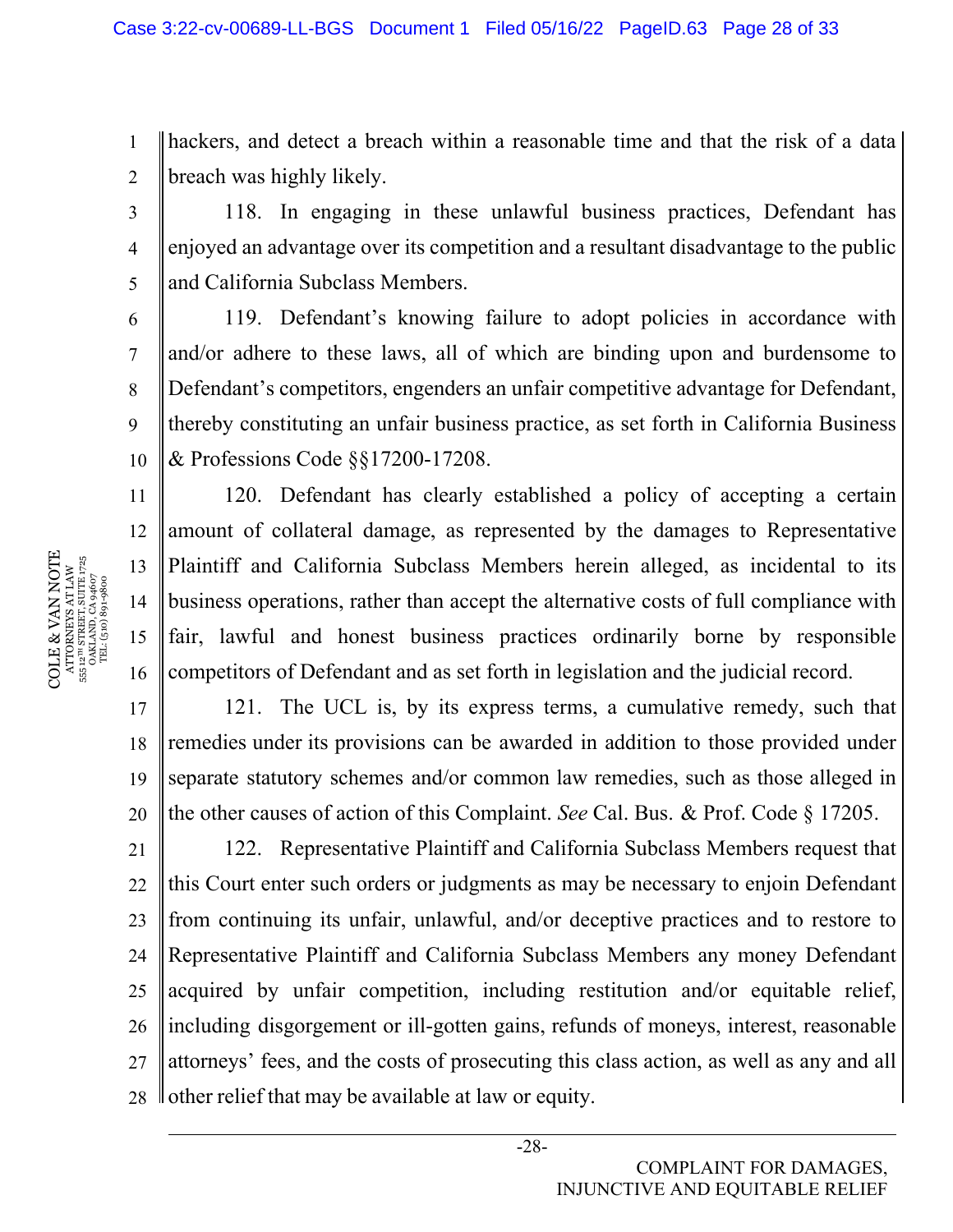123. Absent injunctive relief, Representative Plaintiff and Class Members are under continued threat of future harm. Defendant maintains their data and has not identified any specific steps it has taken to resolve the data security issues that allowed the data breach to occur. Accordingly, Representative Plaintiff and Class Members remain in the dark about what steps are being taken to secure their data, let alone that Defendant is implementing all practices and processes to secure their data. The only way they can be confident in the future security of this data is for this Court to order Defendant to take the specific steps necessary to install a robust cybersecurity protocol sufficient to adequately secure their data.

# **FIFTH CLAIM FOR RELIEF (On behalf of the Nationwide Class)**

124. Each and every allegation of the preceding paragraphs is incorporated in this cause of action with the same force and effect as though fully set forth herein. 125. By its wrongful acts and omissions described herein, Defendant has obtained a benefit by unduly taking advantage of Representative Plaintiff and Class Members.

18 19 20 21 126. Defendant, prior to and at the time Representative Plaintiff and Class Members entrusted their PII and financial information to Defendant, caused Representative Plaintiff and Class Members to reasonably believe that Defendant would keep such PII and financial information secure.

22 23 24 25 127. Defendant was aware, or should have been aware, that reasonable consumers would have wanted their PII and financial information kept secure and would not have contracted with Defendant, directly or indirectly, had they known that Defendant's information systems were sub-standard for that purpose.

26 27 28 128. Defendant was also aware that, if the substandard condition of and vulnerabilities in its information systems were disclosed, it would negatively affect Representative Plaintiff's and Class Members' decisions to seek services therefrom.

COLE & VAN NOTE COLE & VAN NOTE 555 12TH STREET, SUITE 1725 ATTORNEYS AT LAW OAKLAND, CA 94607 TEL: (510) 891-9800 555

1

2

3

4

5

6

7

8

9

10

11

12

13

14

15

16

<sup>-29-</sup>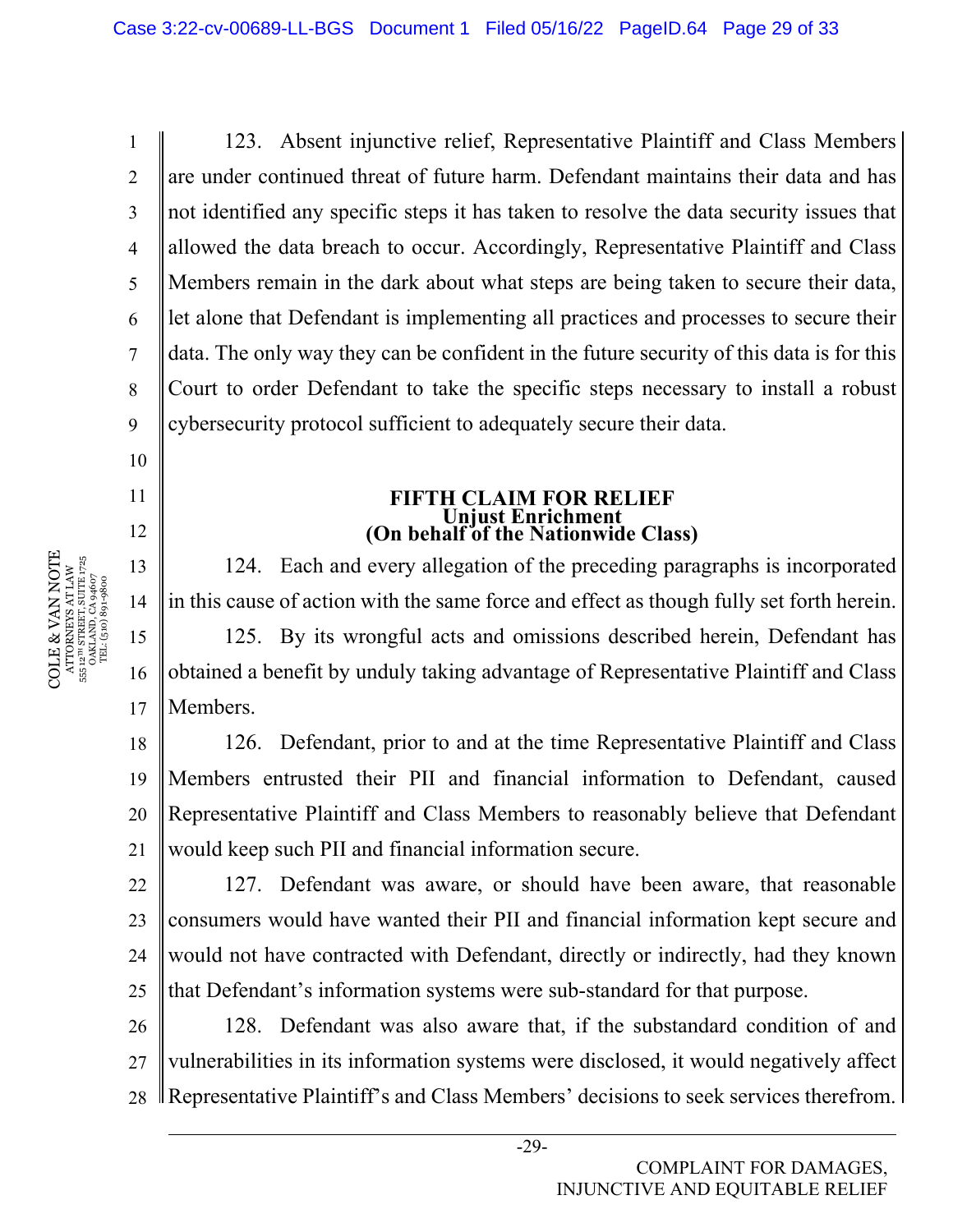129. Defendant failed to disclose facts pertaining to its substandard information systems, defects, and vulnerabilities therein before Representative Plaintiff and Class Members made their decisions to make purchases, engage in commerce therewith, and seek services or information. Instead, Defendant suppressed and concealed such information. By concealing and suppressing that information, Defendant denied Representative Plaintiff and Class Members the ability to make a rational and informed purchasing decision and took undue advantage of Representative Plaintiff and Class Members.

10 11 12 13 14 130. Defendant was unjustly enriched at the expense of Representative Plaintiff and Class Members. Defendant received profits, benefits, and compensation, in part, at the expense of Representative Plaintiff and Class Members. By contrast, Representative Plaintiff and Class Members did not receive the benefit of their bargain because they paid for products/services that did not satisfy the purposes for which they bought/sought them.

15 16 17 131. Since Defendant's profits, benefits, and other compensation were obtained by improper means, Defendant is not legally or equitably entitled to retain any of the benefits, compensation, or profits it realized from these transactions.

18 19 20 21 22 132. Representative Plaintiff and Class Members seek an Order of this Court requiring Defendant to refund, disgorge, and pay as restitution any profits, benefits, and other compensation obtained by Defendant from its wrongful conduct and/or the establishment of a constructive trust from which Representative Plaintiff and Class Members may seek restitution.

## **RELIEF SOUGHT**

25 26 27 28 **WHEREFORE,** Representative Plaintiff, individually and on behalf and each member of the proposed National Class and the California Subclass, respectfully requests that the Court enter judgment in favor of the Plaintiff Class(es) and for the following specific relief against Defendant as follows:

COLE & VAN NOTE  $\begin{array}{l} {\bf ATIONRYSI~AT} \\ {\bf 55.12^m~STREIT,~SUTLAW} \\ {\bf 0AKLAND,~CA~9~4607} \\ {\bf 1FL.~(510)~891-9800} \end{array}$ COLE & VAN NOTE 555 12TH STREET, SUITE 1725 ATTORNEYS AT LAW OAKLAND, CA 94607 TEL: (510) 891-9800

1

2

3

4

5

6

7

8

- 23
- 24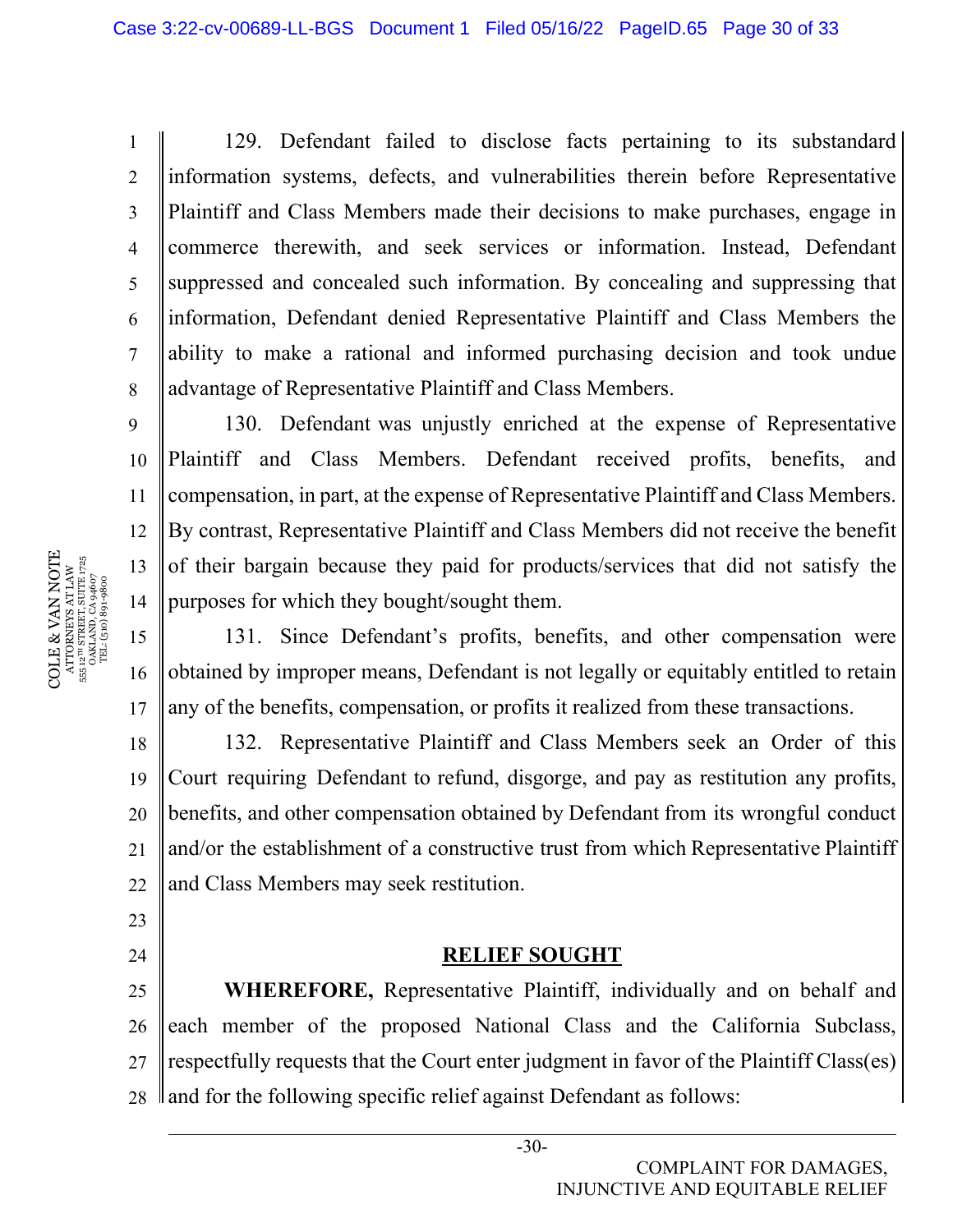1 2 3 4 1. That the Court declare, adjudge, and decree that this action is a proper class action and certify each of the proposed classes and/or any other appropriate subclasses under F.R.C.P. Rule 23 (b)(1), (b)(2), and/or (b)(3), including appointment of Representative Plaintiff's counsel as Class Counsel;

2. For an award of damages, including actual, nominal, and consequential damages, as allowed by law in an amount to be determined;

7 8 9 3. That the Court enjoin Defendant, ordering it to cease and desist from unlawful activities in further violation of California Business and Professions Code §17200, *et seq*.;

4. For equitable relief enjoining Defendant from engaging in the wrongful conduct complained of herein pertaining to the misuse and/or disclosure of Representative Plaintiff's and Class Members' PII, and from refusing to issue prompt, complete, and accurate disclosures to Representative Plaintiff and Class Members;

5. For injunctive relief requested by Representative Plaintiff, including but not limited to, injunctive and other equitable relief as is necessary to protect the interests of Representative Plaintiff and Class Members, including but not limited to an Order:

- a. prohibiting Defendant from engaging in the wrongful and unlawful acts described herein;
	- b. requiring Defendant to protect, including through encryption, all data collected through the course of business in accordance with all applicable regulations, industry standards, and federal, state, or local laws;
	- c. requiring Defendant to delete and purge the PII of Representative<br>Plaintiff and Class Members unless Defendant can provide to the Frammation when weighed against the privacy interests of Representative Plaintiff and Class Members;
- d. requiring Defendant to implement and maintain a comprehensive Information Security Program designed to protect the confidentiality and integrity of Representative Plaintiff's and Class Members' PII;

 $\begin{array}{c} \mathrm{COLE} \& \mathrm{VAN\,NOTE} \\\mathrm{ATTORURYS\ AT\,LAW} \\\mathrm{555\,12^{10}\,SIREERIS\,SUTE\,1725} \\\mathrm{555\,12^{10}\,SIRETS\,SUTE\,1725} \\\mathrm{TEL: (510)\,801\,9607} \\\mathrm{TEL: (510)\,801\,9600} \end{array}$ COLE & VAN NOTE 555 12TH STREET, SUITE 1725 ATTORNEYS AT LAW OAKLAND, CA 94607 TEL: (510) 891-9800

5

6

10

11

12

13

14

15

16

17

18

19

20

21

22

23

24

25

26

27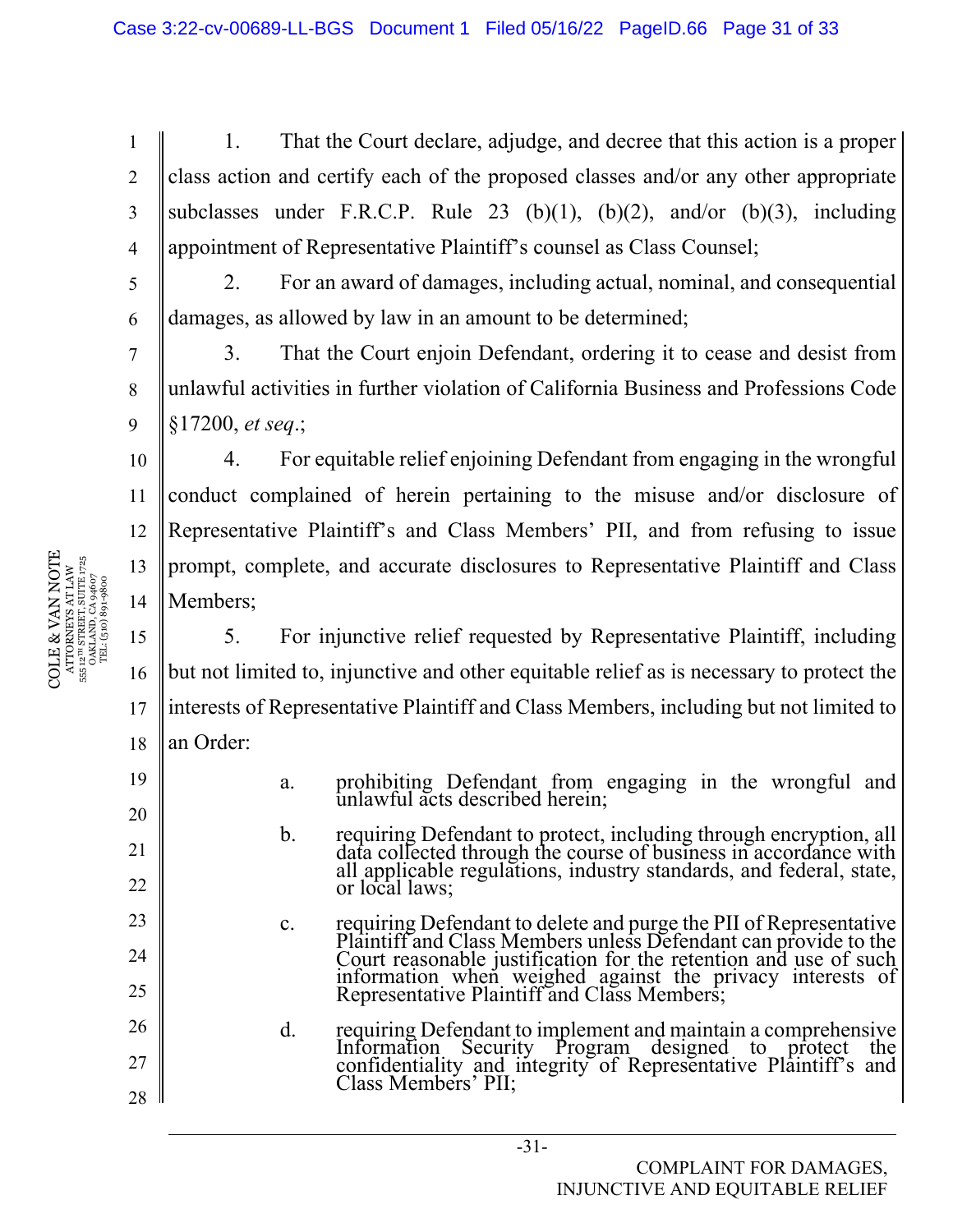|                                                                                                                                                                                                                   | 2        |                                                                                |    | e.                                                                       | requiring Defendant to engage independent third-party security<br>auditors and internal personnel to run automated security<br>monitoring, simulated attacks, penetration tests, and audits on<br>Defendant's systems on a periodic basis;                                                                                                                                           |  |  |  |
|-------------------------------------------------------------------------------------------------------------------------------------------------------------------------------------------------------------------|----------|--------------------------------------------------------------------------------|----|--------------------------------------------------------------------------|--------------------------------------------------------------------------------------------------------------------------------------------------------------------------------------------------------------------------------------------------------------------------------------------------------------------------------------------------------------------------------------|--|--|--|
|                                                                                                                                                                                                                   | 3<br>4   |                                                                                |    | f.                                                                       | prohibiting Defendant from maintaining Representative<br>Plaintiff's and Class Members' PII on a cloud-based database;                                                                                                                                                                                                                                                               |  |  |  |
|                                                                                                                                                                                                                   | 5<br>6   |                                                                                |    | g.                                                                       | requiring Defendant to segment data by creating firewalls and<br>access controls so that, if one area of Defendant's network is<br>compromised, hackers cannot gain access to other portions of                                                                                                                                                                                      |  |  |  |
|                                                                                                                                                                                                                   | 7        |                                                                                |    | h.                                                                       | Defendant's systems;<br>requiring Defendant to conduct regular database scanning and                                                                                                                                                                                                                                                                                                 |  |  |  |
|                                                                                                                                                                                                                   | 8        |                                                                                |    |                                                                          | securing checks;                                                                                                                                                                                                                                                                                                                                                                     |  |  |  |
|                                                                                                                                                                                                                   | 9<br>10  |                                                                                |    | 1.                                                                       | requiring Defendant to establish an information security training<br>program that includes at least annual information security<br>training for all employees, with additional training to be provided<br>as appropriate based upon the employees' respective<br>responsibilities with handling PII, as well as protecting the PII of<br>Representative Plaintiff and Class Members; |  |  |  |
|                                                                                                                                                                                                                   | 11       |                                                                                |    |                                                                          |                                                                                                                                                                                                                                                                                                                                                                                      |  |  |  |
|                                                                                                                                                                                                                   | 12       |                                                                                |    |                                                                          |                                                                                                                                                                                                                                                                                                                                                                                      |  |  |  |
| VAN NOTE<br>$\begin{array}{c} \text{ATTORNEXS AT LAW} \\ \text{555 } 12^\text{1H} \text{ STRERT, SUTIE } 1725 \\ \text{OAKLAND, CA 94607} \\ \text{TEL: (510)} \text{891-9800} \end{array}$<br>$\propto$<br>COLE. | 13       |                                                                                |    | $\mathbf{j}$ .                                                           | requiring Defendant to implement a system of tests to assess its<br>respective employees' knowledge of the education programs<br>discussed in the preceding subparagraphs, as well as randomly<br>and periodically testing employees' c                                                                                                                                              |  |  |  |
|                                                                                                                                                                                                                   | 14<br>15 |                                                                                |    |                                                                          | Defendant's policies, programs, and systems for protecting<br>personal identifying information;                                                                                                                                                                                                                                                                                      |  |  |  |
|                                                                                                                                                                                                                   |          |                                                                                |    |                                                                          |                                                                                                                                                                                                                                                                                                                                                                                      |  |  |  |
|                                                                                                                                                                                                                   | 16<br>17 |                                                                                |    | k.                                                                       | requiring Defendant to implement, maintain, review, and revise<br>as necessary a threat management program to appropriately<br>monitor Defendant's networks for internal and external threats,                                                                                                                                                                                       |  |  |  |
|                                                                                                                                                                                                                   | 18       |                                                                                |    |                                                                          | and assess whether monitoring tools are properly configured,<br>tested, and updated;                                                                                                                                                                                                                                                                                                 |  |  |  |
|                                                                                                                                                                                                                   | 19       |                                                                                |    | 1.                                                                       | requiring Defendant to meaningfully educate all Class Members<br>about the threats that they face as a result of the loss of their                                                                                                                                                                                                                                                   |  |  |  |
|                                                                                                                                                                                                                   | 20       |                                                                                |    |                                                                          | confidential personal identifying information to third parties, as well as the steps affected individuals must take to protect                                                                                                                                                                                                                                                       |  |  |  |
|                                                                                                                                                                                                                   | 21       |                                                                                |    |                                                                          | themselves.                                                                                                                                                                                                                                                                                                                                                                          |  |  |  |
|                                                                                                                                                                                                                   | 22       |                                                                                |    |                                                                          |                                                                                                                                                                                                                                                                                                                                                                                      |  |  |  |
|                                                                                                                                                                                                                   | 23       |                                                                                | 6. | For prejudgment interest on all amounts awarded, at the prevailing legal |                                                                                                                                                                                                                                                                                                                                                                                      |  |  |  |
|                                                                                                                                                                                                                   | 24       | rate;                                                                          |    |                                                                          |                                                                                                                                                                                                                                                                                                                                                                                      |  |  |  |
|                                                                                                                                                                                                                   | 25       |                                                                                | 7. | For an award of attorneys' fees, costs, and litigation expenses, as      |                                                                                                                                                                                                                                                                                                                                                                                      |  |  |  |
|                                                                                                                                                                                                                   | 26       | allowed by law;                                                                |    |                                                                          |                                                                                                                                                                                                                                                                                                                                                                                      |  |  |  |
|                                                                                                                                                                                                                   | 27       | For all other Orders, findings, and determinations identified and sought<br>8. |    |                                                                          |                                                                                                                                                                                                                                                                                                                                                                                      |  |  |  |
|                                                                                                                                                                                                                   | 28       | $\ $ in this Complaint.                                                        |    |                                                                          |                                                                                                                                                                                                                                                                                                                                                                                      |  |  |  |